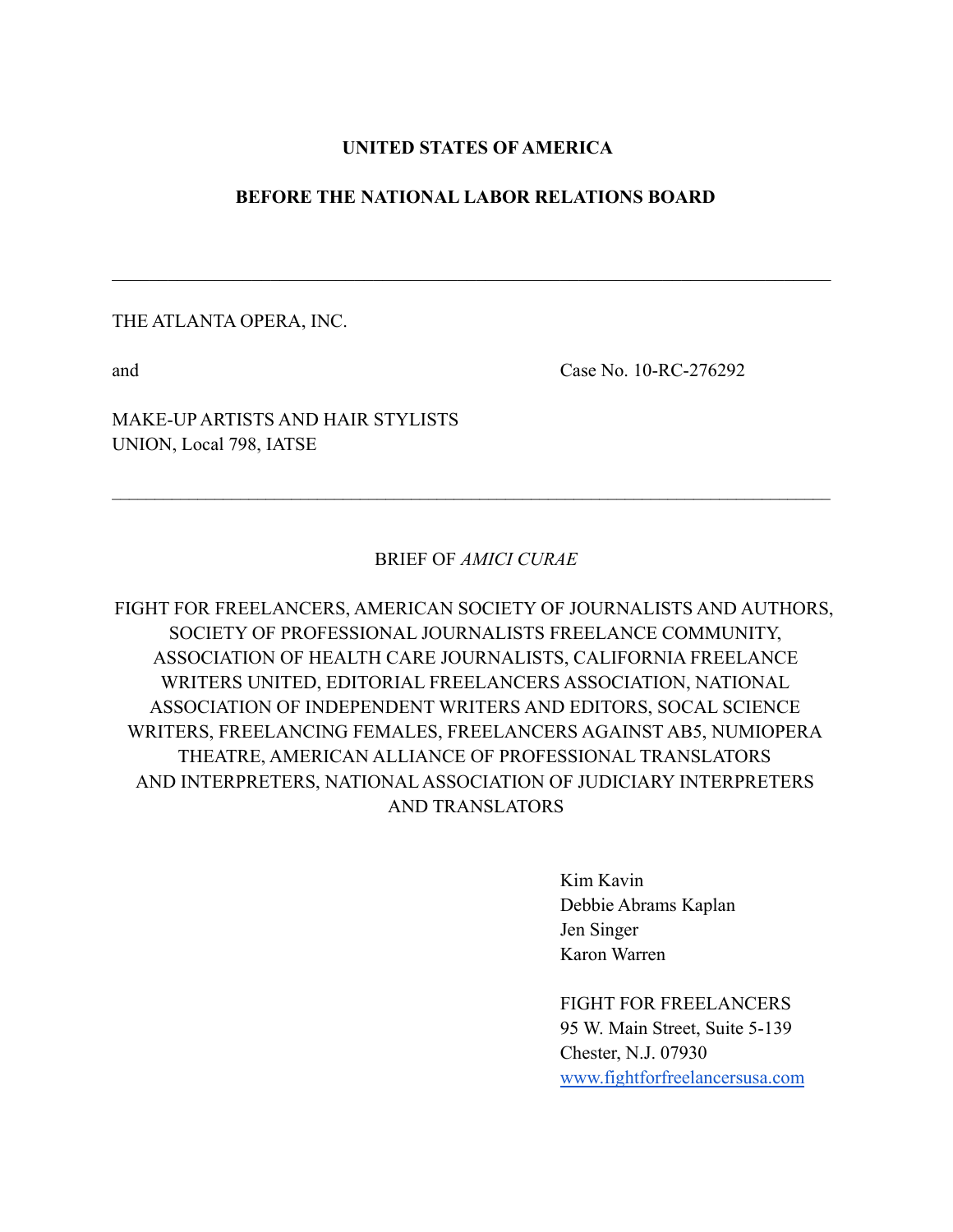## Table of Contents

|                                                                             | Page(s)        |
|-----------------------------------------------------------------------------|----------------|
|                                                                             | 1              |
|                                                                             | 6              |
| A. In Response To Question 1, The Board Should Adhere To The Independent    |                |
| Contractor Standard In SuperShuttle DFW, Inc., 367 NLRB No. 75 (2019)       |                |
| B. In Response To Question 2, If The Board Replaces The Standard, It Should |                |
| Not Adopt The ABC Test From California's Assembly Bill 5                    |                |
|                                                                             | $\overline{7}$ |
| A. The Choice Of Independent Contractor Work Has Been A Legally             |                |
|                                                                             | 7              |
| B. Today's Independent Contractors Comprise One-Third Of The U.S.           |                |
|                                                                             | 8              |
| C. The Vast Majority Of Independent Contractors Want To Remain              |                |
|                                                                             | 12             |
| D. A Restrictive Standard Such As California's ABC Test Misclassifies       |                |
| Legitimate Independent Contractors As Employees                             | 14             |
| E. Restrictive Standards Create An Unfair Regulatory Landscape              | 16             |
| Women, In Particular, Are Harmed By Restrictive Independent<br>F.           |                |
|                                                                             | 18             |
|                                                                             | 20             |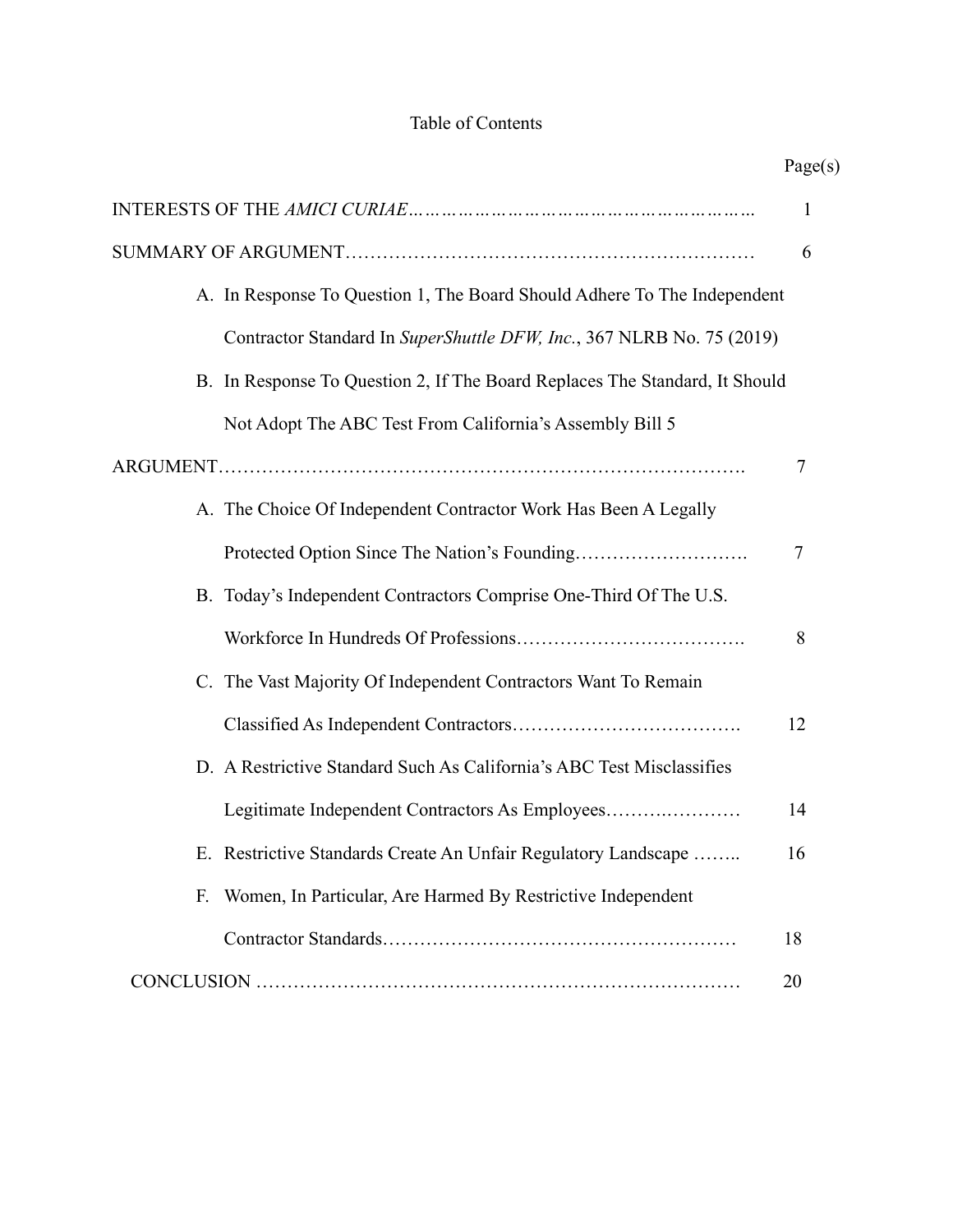## **TABLE OF AUTHORITIES**

*SuperShuttle DFW, Inc.*, 367 NLRB No. 75 (2019)

*Dynamex Operations West*, *Inc. vs. Superior Court of Los Angeles* 4 Cal. 5th 903 (Cal. 2018)

*National Federation of Independent Business, et al.*, U.S. Supreme Court, Nos. 21A244 and 21A247 (2022)

*Coalition for Workforce Innovation v. Walsh*, No. 21-cv-130-MAC (E.D. TX)

### **Statutes**

- Copyright Act of 1790
- War Revenue Act of 1917

Taft-Hartley Act of 1947

California Assembly Bill 5 (2019)

California Assembly Bill 2257 (2020)

New Jersey Senate Bill 4204 (2019)

New Jersey Senate Bill 4260 (2021)

New Jersey Senate Bill 4194 (2021)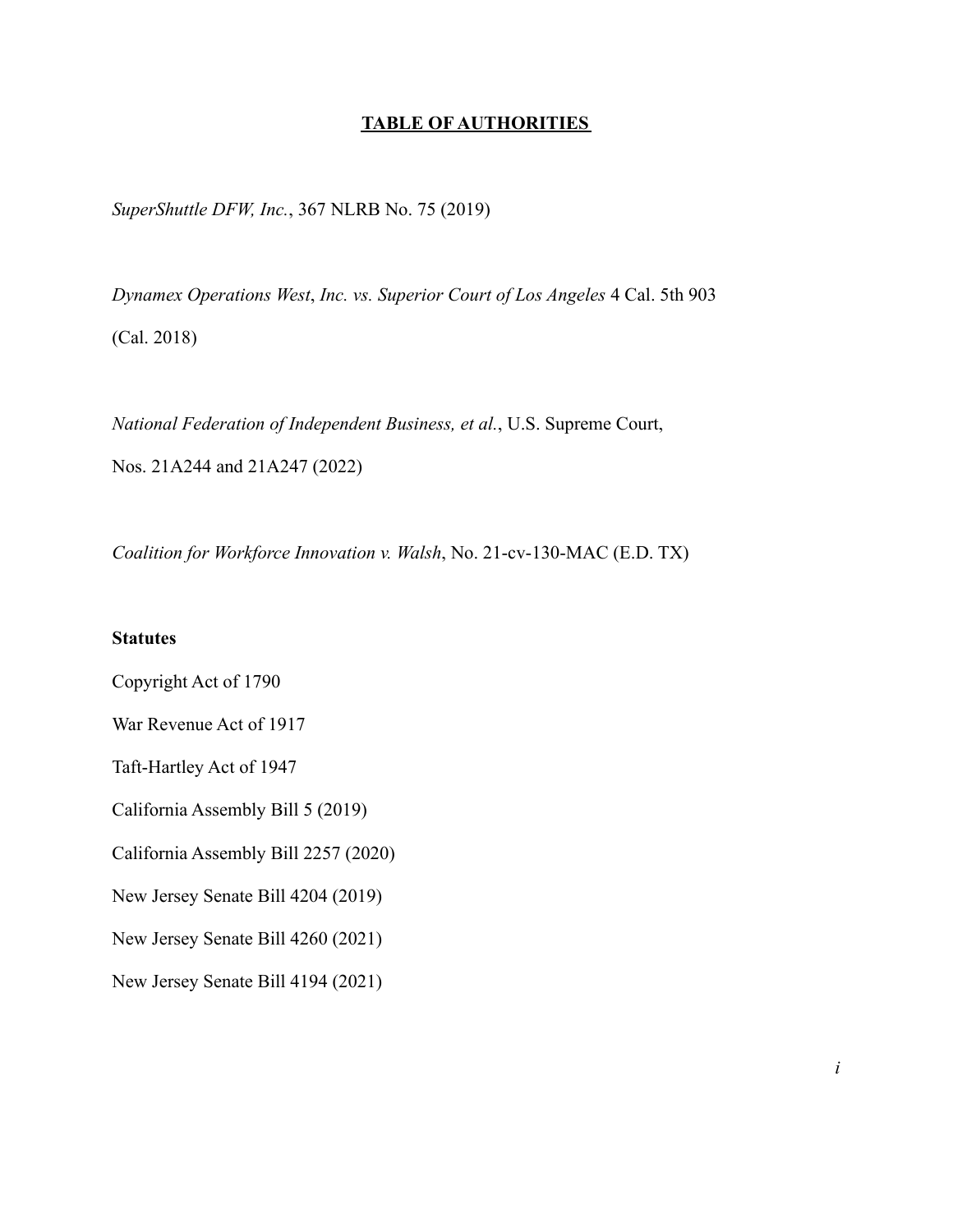## Page(s)

| <b>Other authorities</b>                                                                      |                |
|-----------------------------------------------------------------------------------------------|----------------|
| Clark, Liat, Wired, The gig economy threatens to take us back to pre-Industrial               | 7              |
| Revolution times, available at                                                                |                |
| https://www.wired.co.uk/article/gig-economy-bank-of-england-worker-rights                     |                |
| The Free Dictionary, <i>Hang Out (One's)</i> Shingle, available at                            | $\overline{7}$ |
| https://idioms.thefreedictionary.com/hang+out+shingle                                         |                |
| Vernuccio, F. Vincent, The Hill, Labor agency bucks courts to attack independent              | 8              |
| workers, available at                                                                         |                |
| https://thehill.com/opinion/finance/590337-labor-agency-bucks-courts-to-attack-independent-wo |                |
| rkers                                                                                         |                |
| Tanzi, Alexandre, Bloomberg, Covid Pandemic Turns America into a Nation                       | 8              |
| of Freelancers, available at                                                                  |                |
| https://www.bloomberg.com/news/articles/2020-09-15/covid-pandemic-turns-america-into-a-nati   |                |
| <u>on-of-freelancers</u>                                                                      |                |
| Leonhardt, Megan, Fortune, The Great Resignation rages on as a record                         | 8              |
| 4.5 million Americans quit, available at                                                      |                |
| https://fortune.com/2022/01/04/great-resignation-record-quit-rate-4-5-million/                |                |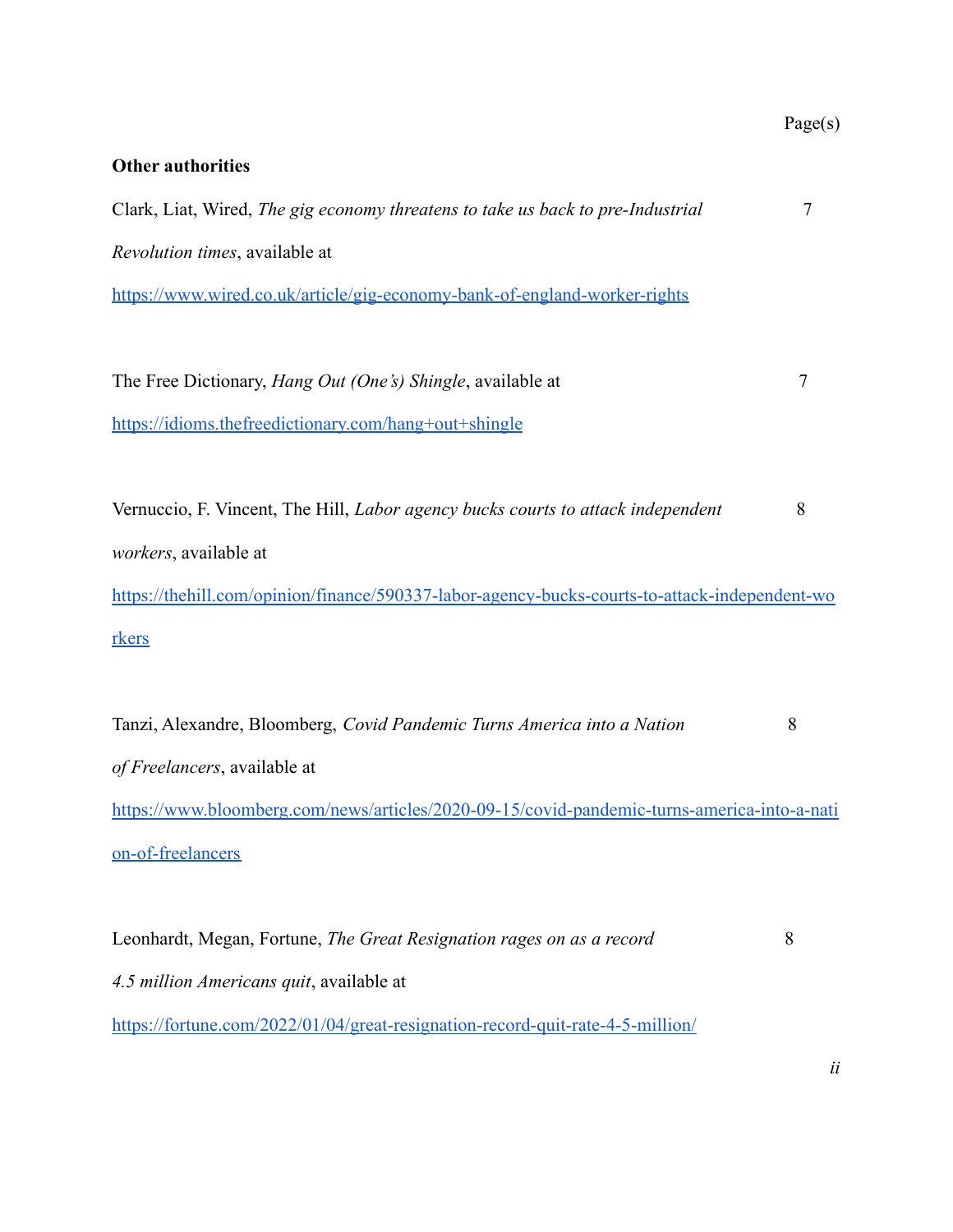Mitchell, Josh, et al. The Wall Street Journal, *Workers Quit Jobs in Droves* 8 *to Become Their Own Bosses*, available at [https://www.wsj.com/articles/workers-quit-jobs-in-droves-to-become-their-own-bosses-1163819](https://www.wsj.com/articles/workers-quit-jobs-in-droves-to-become-their-own-bosses-11638199199)

[9199](https://www.wsj.com/articles/workers-quit-jobs-in-droves-to-become-their-own-bosses-11638199199)

Ozimek, Adam, Upwork, *The Great Resignation: From Full-Time to Freelance*, 8, 11 available at <https://www.upwork.com/research/the-great-resignation>

Delfino, Devon et al., LendingTree, *Metros Where Entrepreneurship Boomed* 9 *Amid the Coronavirus Crisis*, available at

<https://www.lendingtree.com/business/small/entrepreneurship-boom-study/>

U.S. Department of Labor, *Remarks of Labor Secretary Martin J. Walsh to* 9 *US Conference of Mayors*, available at <https://www.dol.gov/newsroom/speech/20220121>

Cole, Aaron H. et al., Ogletree, Deakins et al., Nash, Smoak & Stewart, 9, 15 National Law Review, *AB 2257 Enacts Significant Changes to AB 5 on Classification of Workers as Independent Contractors*, available at [https://www.natlawreview.com/article/ab-2257-enacts-significant-changes-to-ab-5-classification](https://www.natlawreview.com/article/ab-2257-enacts-significant-changes-to-ab-5-classification-workers-independent)[workers-independent](https://www.natlawreview.com/article/ab-2257-enacts-significant-changes-to-ab-5-classification-workers-independent)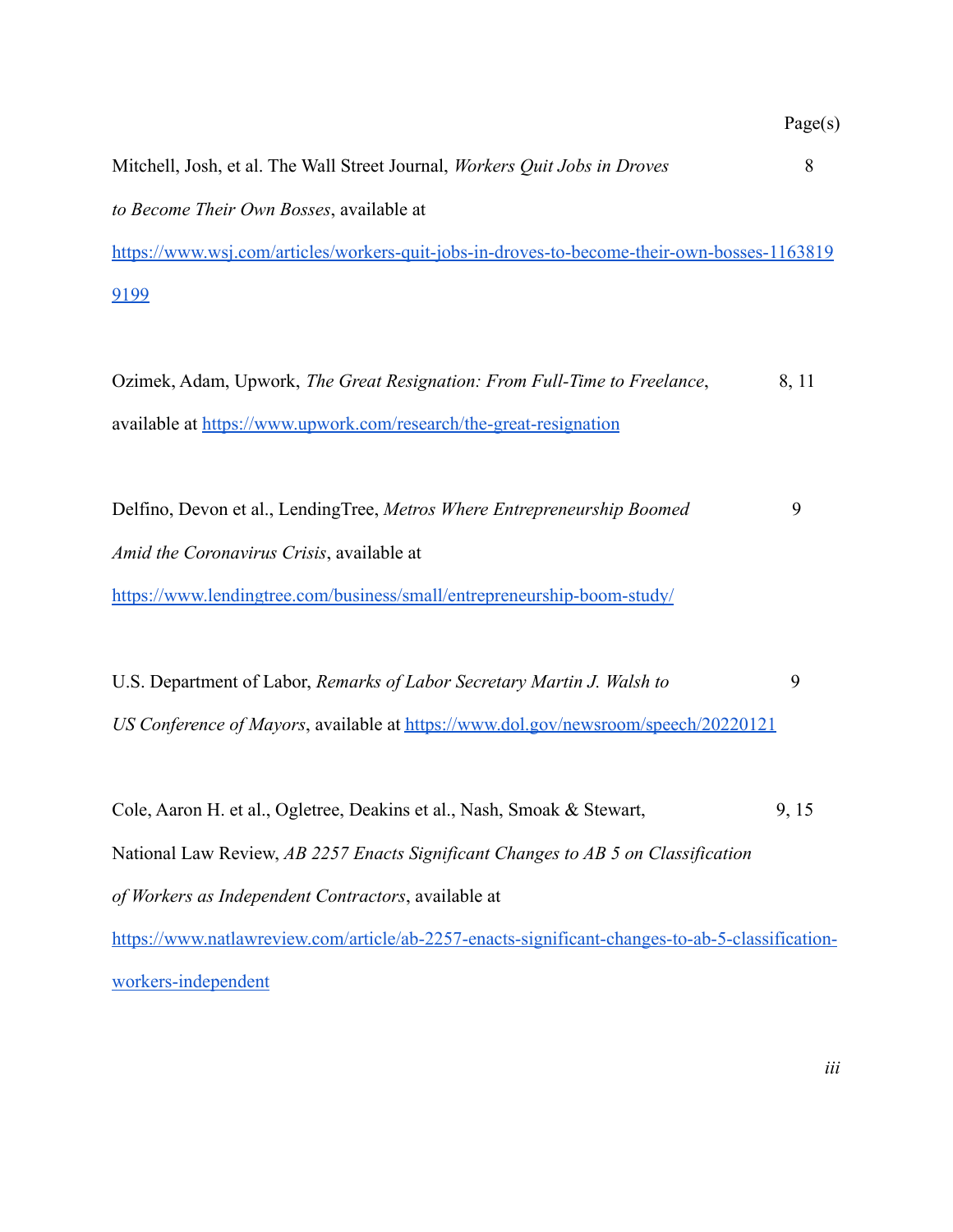Freelancers Against AB5, *Affected Professions*, available at 9 <https://www.facebook.com/groups/FreelancersAgainstAB5/permalink/498056374235597> Jackson, Emilie et al., U.S. Department of Treasury Office of Tax Analysis, *The Rise* 9 *of Alternative Work Arrangements: Evidence and Implications for Tax Filing and*

*Benefit Coverage*, available at

<https://www.treasury.gov/resource-center/tax-policy/tax-analysis/Documents/WP-114.pdf>

Federal Register, *Independent Contractor Status Under the Fair Labor Standards* 10 *Act; Withdrawal*, available at [https://www.federalregister.gov/documents/2021/03/12/2021-05256/independent-contractor-statu](https://www.federalregister.gov/documents/2021/03/12/2021-05256/independent-contractor-status-under-the-fair-labor-standards-act-withdrawal) [s-under-the-fair-labor-standards-act-withdrawal](https://www.federalregister.gov/documents/2021/03/12/2021-05256/independent-contractor-status-under-the-fair-labor-standards-act-withdrawal)

Anderson, Monica et al., Pew Research Center, *The State of Gig Work in 2021*, 10, 13 Available at <https://www.pewresearch.org/internet/2021/12/08/the-state-of-gig-work-in-2021/>

MBO Partners, *The State of Independence in America 2020*, available at 10, 11, 13 [https://info.mbopartners.com/rs/mbo/images/MBO\\_Partners\\_State\\_of\\_Independence\\_2020\\_Rep](https://info.mbopartners.com/rs/mbo/images/MBO_Partners_State_of_Independence_2020_Report.pdf) [ort.pdf](https://info.mbopartners.com/rs/mbo/images/MBO_Partners_State_of_Independence_2020_Report.pdf)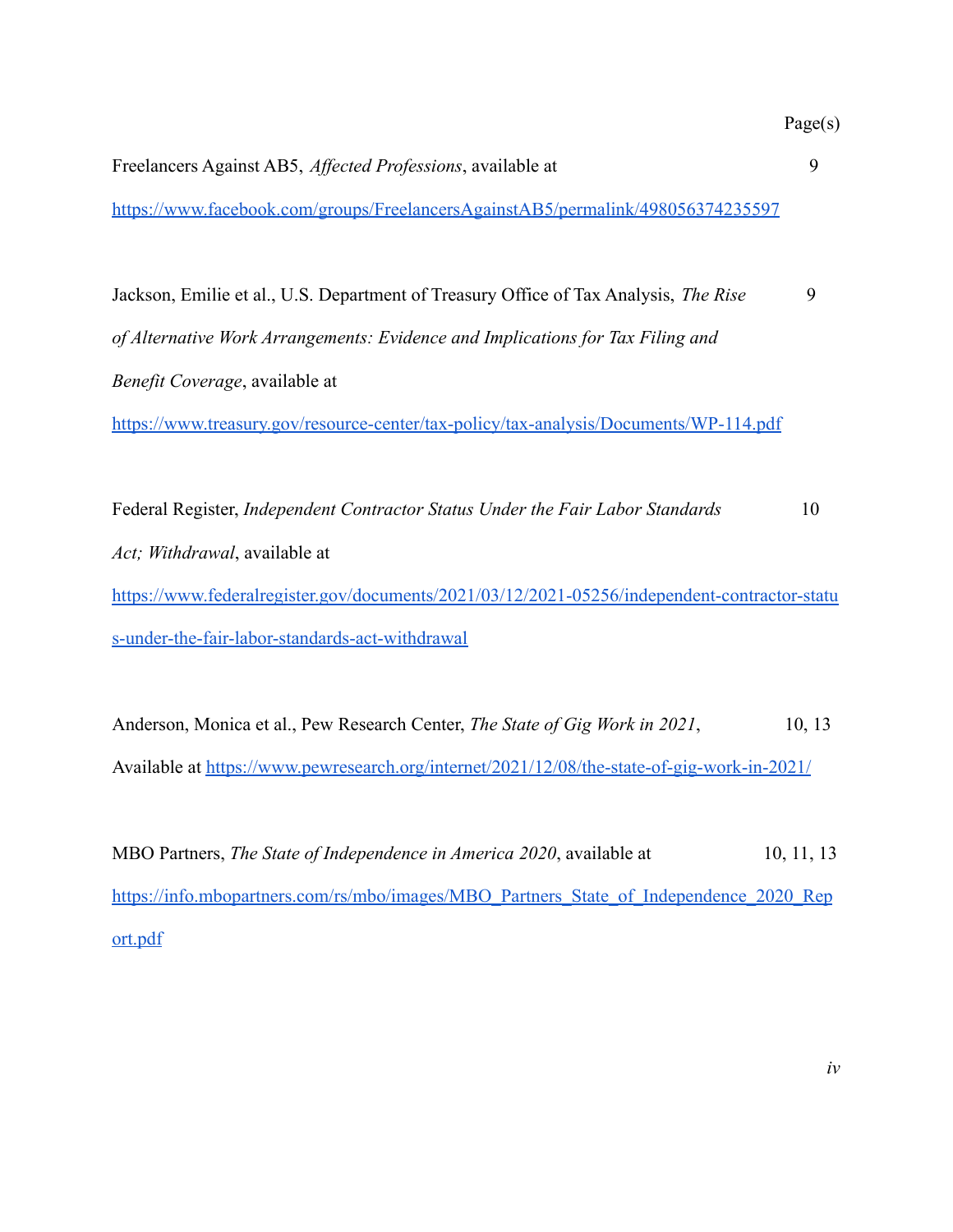|                                                                                                | Page(s)    |
|------------------------------------------------------------------------------------------------|------------|
| Ozimek, Adam, Upwork, Freelance Forward Economist Report, available at                         | 11         |
| https://www.upwork.com/research/freelance-forward-2021                                         |            |
| MBO Partners, 11th Annual State of Independence, available at                                  | 11, 19     |
| https://www.mbopartners.com/state-of-independence/                                             |            |
| ADP Research, Illuminating the Shadow Workforce: Insights into the Gig Workforce               | 11, 12     |
| in Businesses, available at                                                                    |            |
| https://www.prnewswire.com/news-releases/adp-research-institute-report-reveals-the-gig-workfo  |            |
| rce-is-filling-a-void-in-the-tight-labor-market-300998593.html                                 |            |
| Garrity, Phillip, Contently, What Freelancers Have to Say about AB5, available at              | 11, 12, 13 |
| https://contently.net/2020/01/30/resources/we-polled-573-freelancers-about-ab5-theyre-not-happ |            |
| <u>y/</u>                                                                                      |            |

Fight For Freelancers, Data and Studies, available at 12 <https://fightforfreelancersusa.com/data-and-studies/>

U.S. Government Accountability Office, *Contingent Workforce: Size, Characteristics,* 12 *Earnings, and Benefits*, available at <https://www.gao.gov/assets/gao-15-168r.pdf>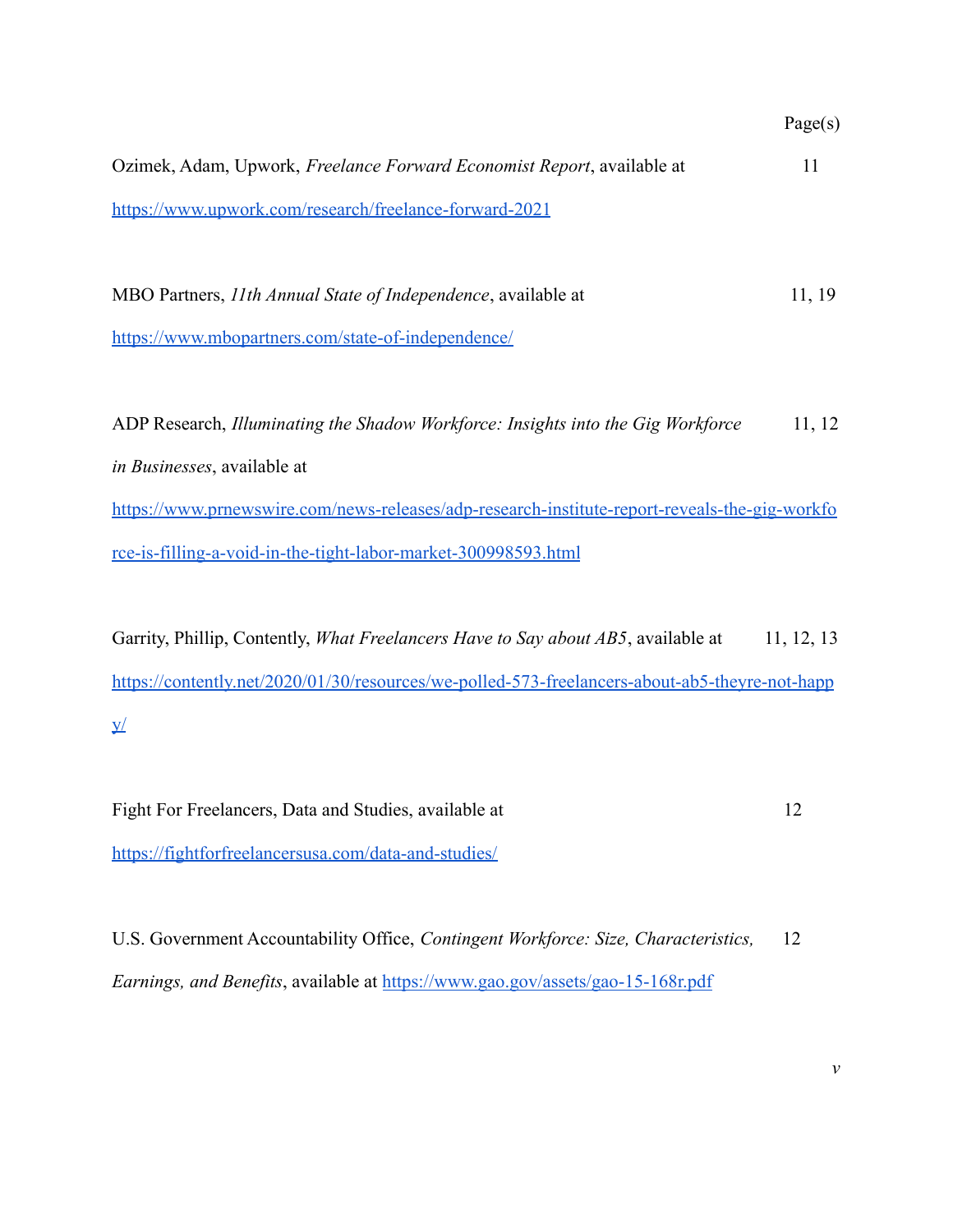|                                                                                             | Page(s) |
|---------------------------------------------------------------------------------------------|---------|
| U.S. Bureau of Labor Statistics, Contingent and Alternative Employment                      | 12      |
| Arrangements News Release, available at https://www.bls.gov/news.release/conemp.htm         |         |
|                                                                                             |         |
| Gallup, 2019 Gig Economy and Self-Employment Report, available at                           | 12      |
| https://quickbooks.intuit.com/content/dam/intuit/quickbooks/Gig-Economy-Self-Employment-R   |         |
| $e$ port-2019.pdf                                                                           |         |
|                                                                                             |         |
| Upwork, Freelance Forward 2020, available at                                                | 12      |
| https://www.upwork.com/documents/freelance-forward-2020                                     |         |
|                                                                                             |         |
| GrowTal, The State of Freelancing, available at                                             | 13      |
| https://finance.yahoo.com/news/greater-flexibility-improved-mental-wellbeing-130000389.html |         |
|                                                                                             |         |
| Manyika, James et al., McKinsey Global Institute, Independent work: Choice,                 | 13      |
| necessity, and the gig economy, available at                                                |         |
| https://www.mckinsey.com/featured-insights/employment-and-growth/independent-work-choice-   |         |
| necessity-and-the-gig-economy#                                                              |         |
|                                                                                             |         |
| Freshbooks Cloud Accounting, Women in the Independent Workforce – 2nd Annual                | 13, 19  |
| Report, 2019, available at                                                                  |         |
| https://www.freshbooks.com/press/data-research/women-in-the-workforce-2019                  |         |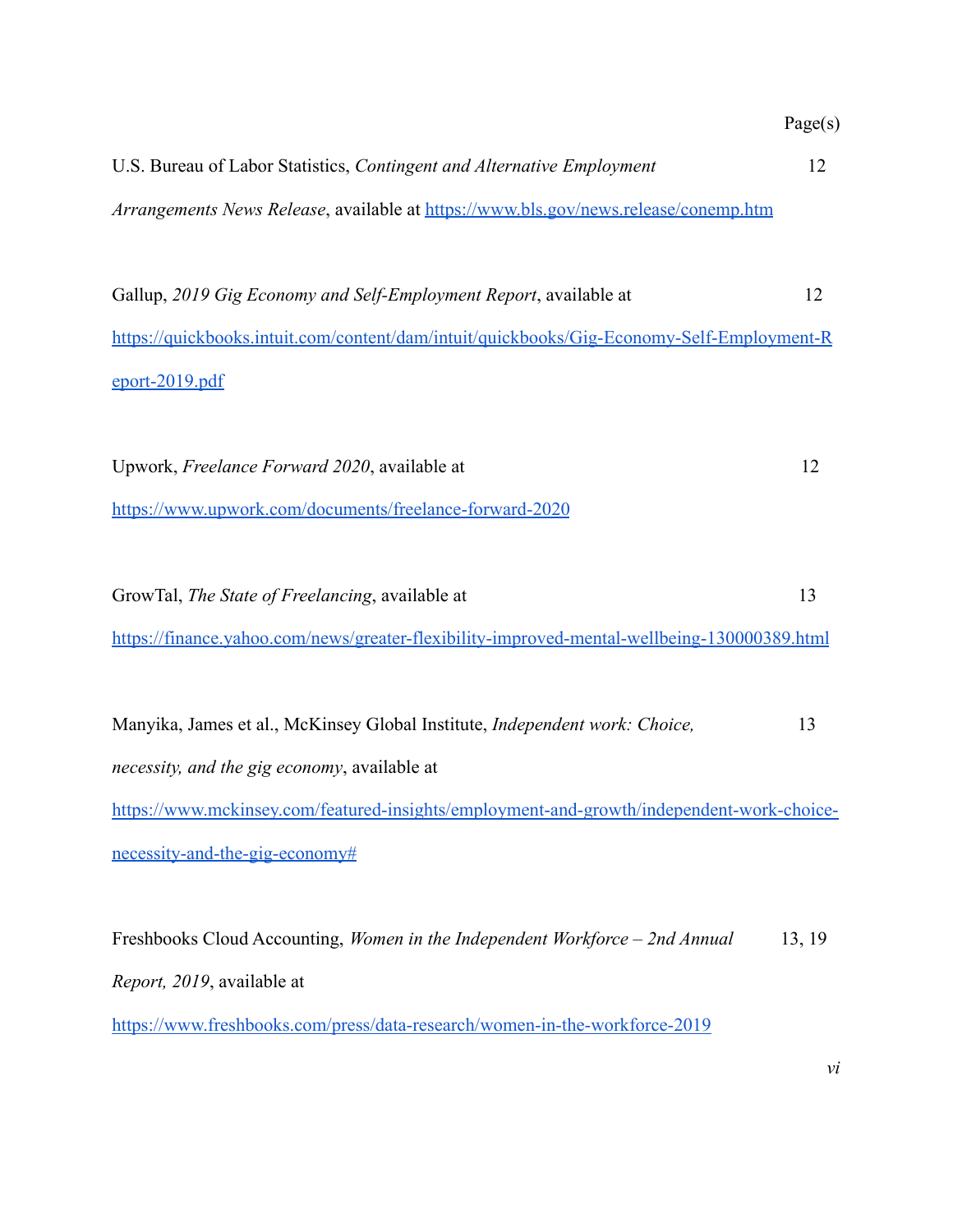Kochan, Thomas A. et al., *Voice Gaps at Work, Options for Closing Them, and* 13 *Challenges for Future Actions and Research*, available at [https://gcgj.mit.edu/sites/default/files/imce/resource-uploads/Kochan%20et%20al.%20Worker%](https://gcgj.mit.edu/sites/default/files/imce/resource-uploads/Kochan%20et%20al.%20Worker%20Voice%20Survey%20Paper%20June%202018.pdf) [20Voice%20Survey%20Paper%20June%202018.pdf](https://gcgj.mit.edu/sites/default/files/imce/resource-uploads/Kochan%20et%20al.%20Worker%20Voice%20Survey%20Paper%20June%202018.pdf)

Myers, John et al., Los Angeles Times, *Newsom signs bill rewriting California* 15 *employment law, limiting use of independent contractors*, available at [https://www.latimes.com/california/story/2019-09-18/gavin-newsom-signs-ab5-employees0indep](https://www.latimes.com/california/story/2019-09-18/gavin-newsom-signs-ab5-employees0independent-contractors-california) [endent-contractors-california](https://www.latimes.com/california/story/2019-09-18/gavin-newsom-signs-ab5-employees0independent-contractors-california)

Gonzalez, Lorena, AB 2257 – *Protecting Workers, Businesses, and Taxpayers Against* 15 *Misclassification*, available at [https://a80.asmdc.org/sites/a80.asmdc.org/files/pdf/AB%202257%20%28Gonzalez%29%20Fact](https://a80.asmdc.org/sites/a80.asmdc.org/files/pdf/AB%202257%20%28Gonzalez%29%20Factsheet%20FINAL%208.25.20.pdf) [sheet%20FINAL%208.25.20.pdf](https://a80.asmdc.org/sites/a80.asmdc.org/files/pdf/AB%202257%20%28Gonzalez%29%20Factsheet%20FINAL%208.25.20.pdf)

Scalia, Eugene, Fox Business, *Labor Secretary: Clarity for 'gig workers' – Proposed* 16 *rule simplifies definition for contractors, businesses*, available at <https://www.foxbusiness.com/economy/labor-secretary-gig-workers-rule-contractors-businesses>

Interpreter Intelligence, *California Interpreters Finally Exempt From AB5*, available 17 at <https://www.interpreterintelligence.com/california-interpreters-finally-exempt-from-ab5/>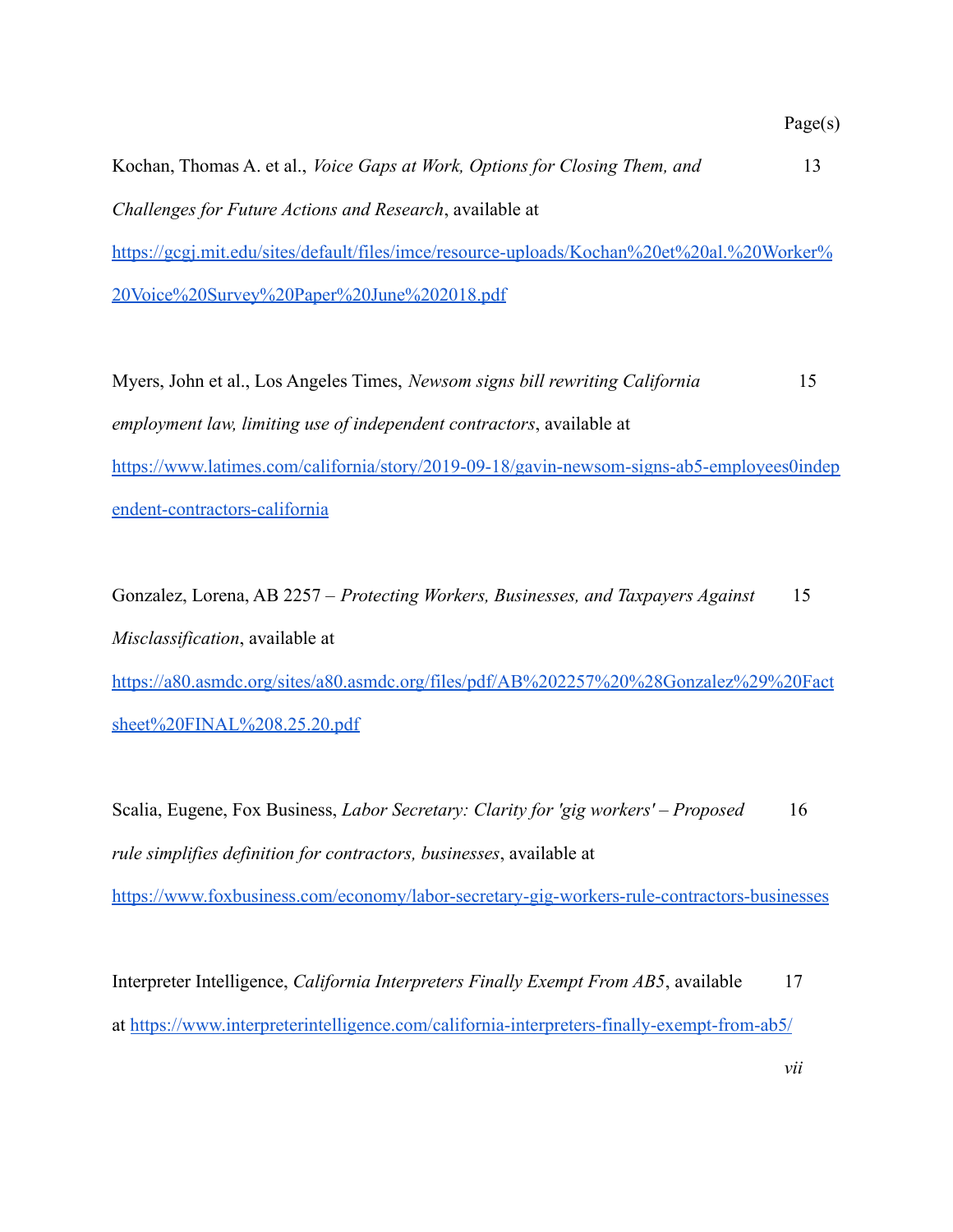Page(s) American Society of Journalists and Authors, *Independent Writers Sue California* 17 *to Protect Rights of Freelancers*, available at [https://www.asja.org/who-we-are/media-releases/independent-writers-sue-california-to-protect-ri](https://www.asja.org/who-we-are/media-releases/independent-writers-sue-california-to-protect-rights-of-freelancers/) [ghts-of-freelancers/](https://www.asja.org/who-we-are/media-releases/independent-writers-sue-california-to-protect-rights-of-freelancers/) News 12 Staff, *Independent contractors question proposed bill that only protects* 17 *golf caddies*, available at [https://newjersey.news12.com/independent-contractors-question-proposed-bill-that-only-protects](https://newjersey.news12.com/independent-contractors-question-proposed-bill-that-only-protects-golf-caddies) [-golf-caddies](https://newjersey.news12.com/independent-contractors-question-proposed-bill-that-only-protects-golf-caddies) Lim, Katherine et al., *Independent Contractors in the U.S.: New Trends from* 18 *15 years Of Administrative Tax Data*, available at <https://www.irs.gov/pub/irs-soi/19rpindcontractorinus.pdf> Harris, Kamala, The New York Times, *2.5 Million Women Left the Work Force* 19 *During the Pandemic. Harris Sees a 'National Emergency,'* available at <https://www.nytimes.com/2021/02/18/us/politics/women-pandemic-harris.html> Kavin, Kim, Entrepreneur, *Older Women Say PRO Act Unfairly Targets Them*, 19

available at <https://www.entrepreneur.com/article/375537>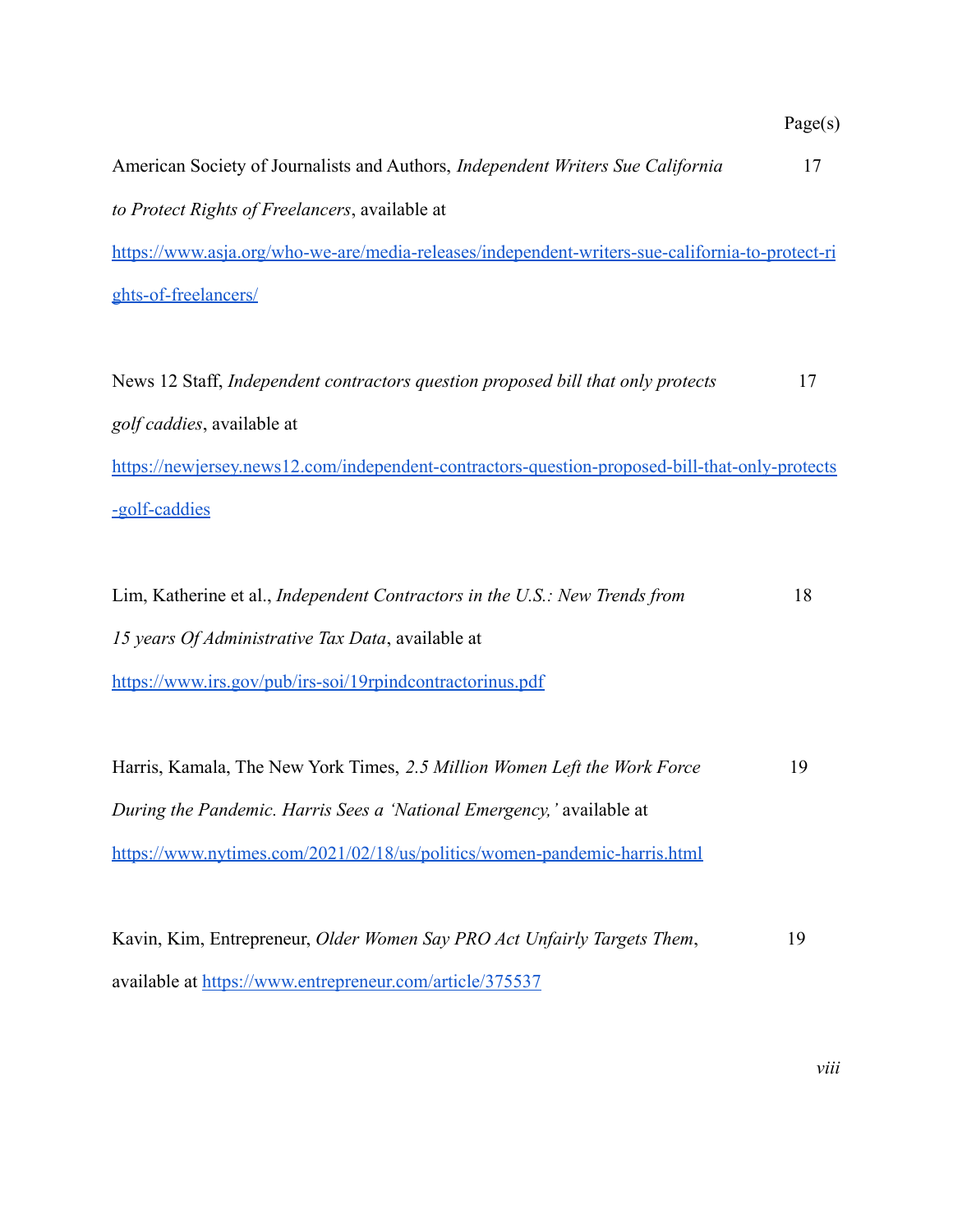#### **INTERESTS OF THE** *AMICI CURIAE*

**Fight For Freelancers** is a nationwide, nonpartisan, self-funded, ad hoc coalition of several thousand solopreneurs, small business owners, freelancers and other independent contractors in professions ranging from physical therapy and music to graphic design and website development. New Jersey-based writers seeking to protect their careers founded the grassroots group in 2019 after the passage of California's Assembly Bill 5. The group's advocacy helped to defeat a copycat bill in New Jersey in 2020, and to stall federal legislation with the same anti-independent contractor language in 2021. Fight For Freelancers members regularly meet with lawmakers and speak out in the media to protect the choice of independent contractor work.

Founded in 1948, the **American Society of Journalists and Authors, Inc.**, is the nation's largest professional organization for independent nonfiction writers. For its members, freelance writing is not a hobby; it's a profession. ASJA members are entrepreneurs, as well as writers, working primarily in three industries: journalism, books and content marketing. From the start, ASJA has been a leading voice for the First Amendment, contributing to and promoting Banned Books Week, and taking legal action to prevent censorship. ASJA members have helped to lead the charge against anti-freelance measures, like California's Assembly Bill 5 and the federal PRO Act, as well as similar legislation that failed in New Jersey and New York. ASJA also partners with other writers' associations to lobby lawmakers against limiting the careers of freelance writers. The interest of ASJA and its members in this matter is to support and encourage the use of a flexible and reasonable test for determining the worker classification of freelance writers.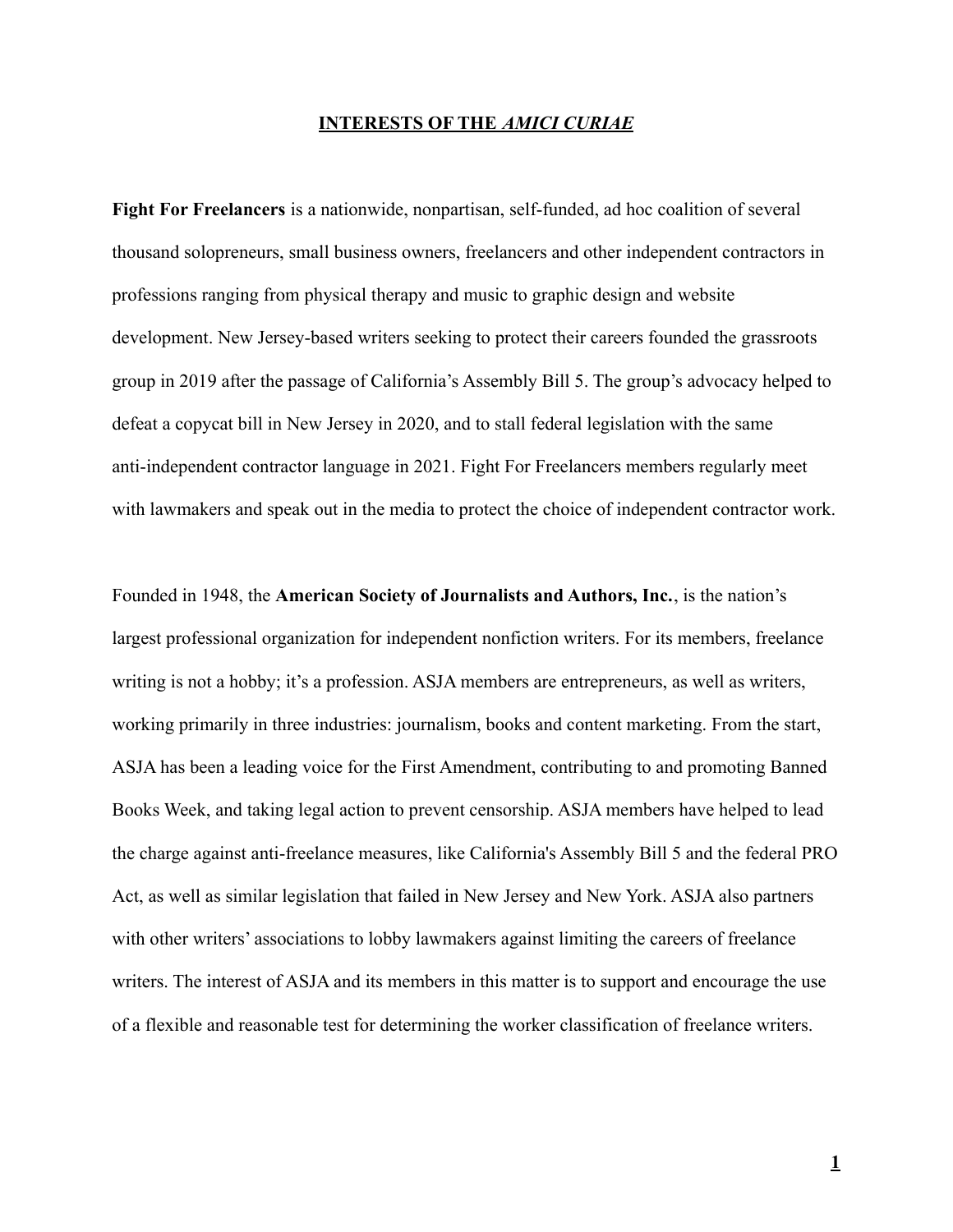The **Society of Professional Journalists Freelance Community** represents freelance journalists of all kinds within the Society of Professional Journalists, the nation's most broad-based and oldest journalism organization. The community is represented by a board of eight members from across the country who are all freelancers, many of whom have been working independently for years or decades. The SPJ Freelance Community has a hub on SPJ's website, a Facebook group of more than 2,200 freelancers, and a Twitter feed with more than 5,100 followers. The SPJ Freelance Community regularly holds events related to freelancing for its members, and helps to guide freelancers through challenges that come up while running a freelance business.

The **Association of Health Care Journalists** is an independent, nonprofit organization dedicated to improving the quality, accuracy and visibility of health care reporting, writing and editing. With about 1,400 members nationwide, AHCJ provides training and resources to its members, and serves as their advocate on public matters affecting journalism. The ABC Test is of deep concern to this organization because nearly one-third of its members are freelancers.

**California Freelance Writers United** comprises more than 1,500 independent contractors, small-business-owner writers, journalists, editors, still photographers and casters based in the Golden State. It formed a nonpartisan, volunteer, ad hoc coalition in 2019 to collaborate with California lawmakers on a workable Assembly Bill 5 exemption. Alongside other industries, it lobbied for the creation and passage of Assembly Bill 2257. CAFWU crafted language that was adopted into the bill and passed into law as an urgency measure in September 2020.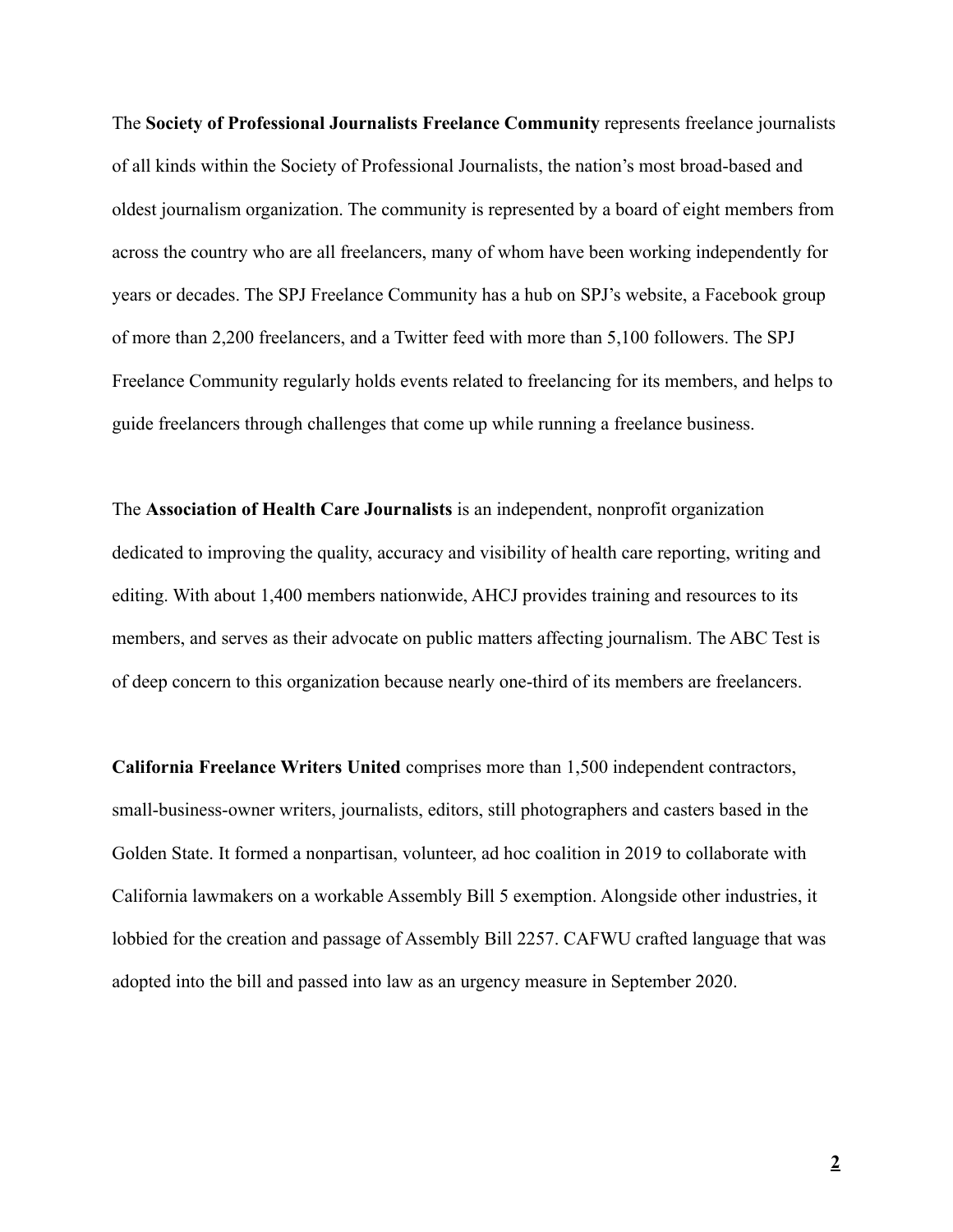The **Editorial Freelancers Association** is the oldest national association for freelance editorial professionals. Its more than 3,000 members include editors, writers, proofreaders, indexers, translators, graphic designers and other freelance professionals in the editorial field. The members, all freelancers, work with publishers, publications, academics, government agencies, academic institutions, self-publishing authors, corporations and nonprofits.

The **National Association of Independent Writers and Editors**, founded in 2007, represents novelists, copywriters, copy editors, proofreaders, writing teachers, writing coaches, business writers, business editors, academic writing evaluators, indexers, book cover designers, project managers, public speakers and other specialists. The organization helps members experience the freedom of working independently.

**SoCal Science Writers**, founded in 2018 as a regional affiliate of the National Association of Science Writers, represents science, medical and environmental journalists, as well as public information officers, scientists and researchers. The group has organized events in tandem with the University of California Los Angeles, the University of Southern California, and the Aquarium of the Pacific. Its upcoming climate crisis symposium is funded by The Science Literacy Foundation.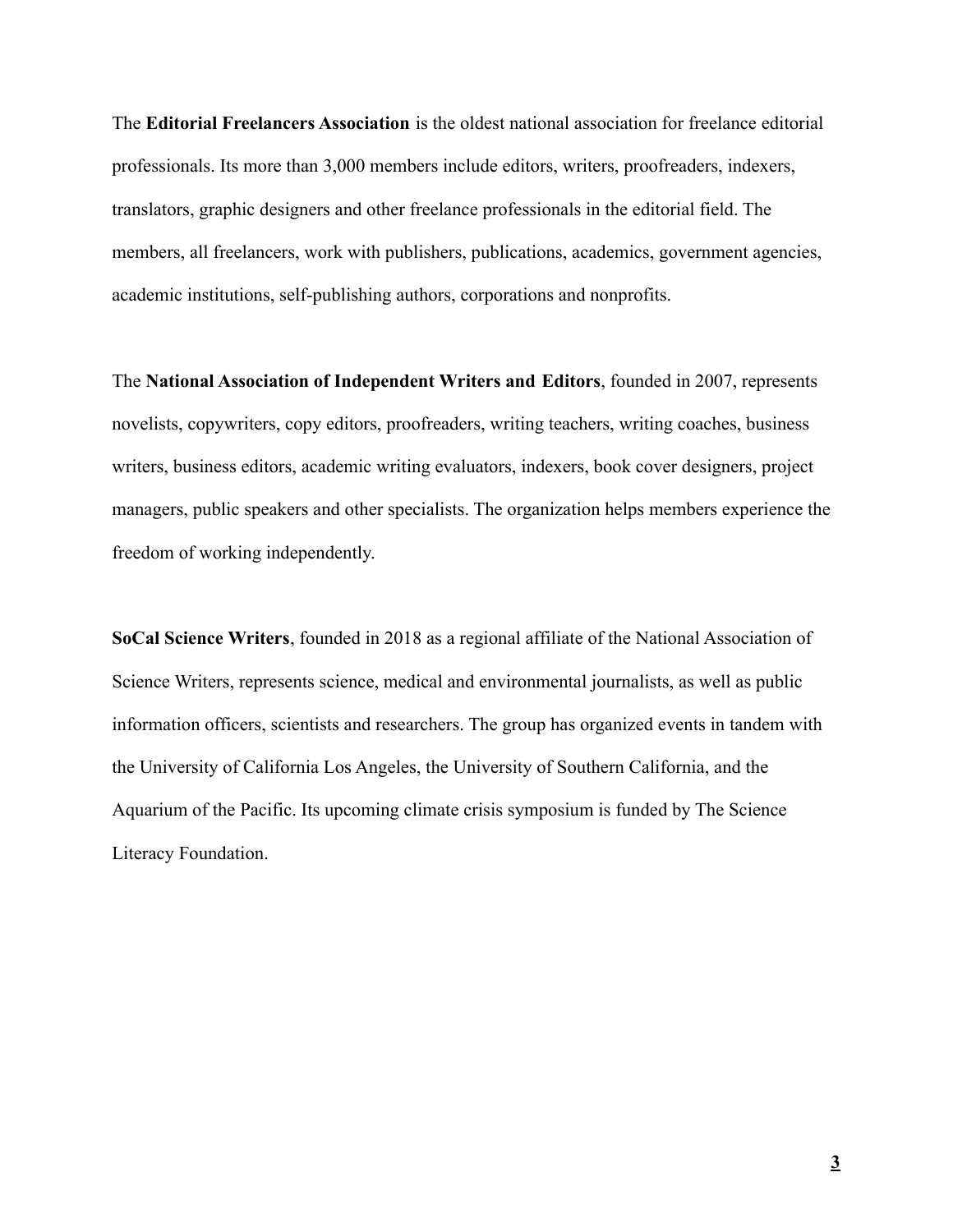**Freelancing Females** is a U.S.-based, global community of 300,000 women, about 80 percent of them in the United States, redefining the nine-to-five. The group is composed of women cultivating each other's ability to achieve independence through their work, for a more equitable and prosperous world. Freelancing Females provides mentorship, jobs and camaraderie to women through its website, podcast and newsletter.

**Freelancers Against AB5** has more than 18,600 members who are independent contractors and small businesses representing more than 600 categories of professions. The all-volunteer, ad hoc group formed in response to California's Assembly Bill 5 and has since documented hundreds of professions the law has threatened or harmed. The group speaks out to the media and lawmakers about the damage the law inflicts on legitimate independent contractors and small businesses.

**NumiOpera Theatre** is a nonprofit Los Angeles opera company that was created to keep alive the Jewish-composed music that Nazis suppressed. Its more than 50 independent contractors include classical instrumentalists, singers, stage managers, hair and make-up professionals, dancers, coaches and conductors. Created by the daughter of a Holocaust survivor from Poland, the NumiOpera Theatre produces shows that are intended to ensure the masses "never forget."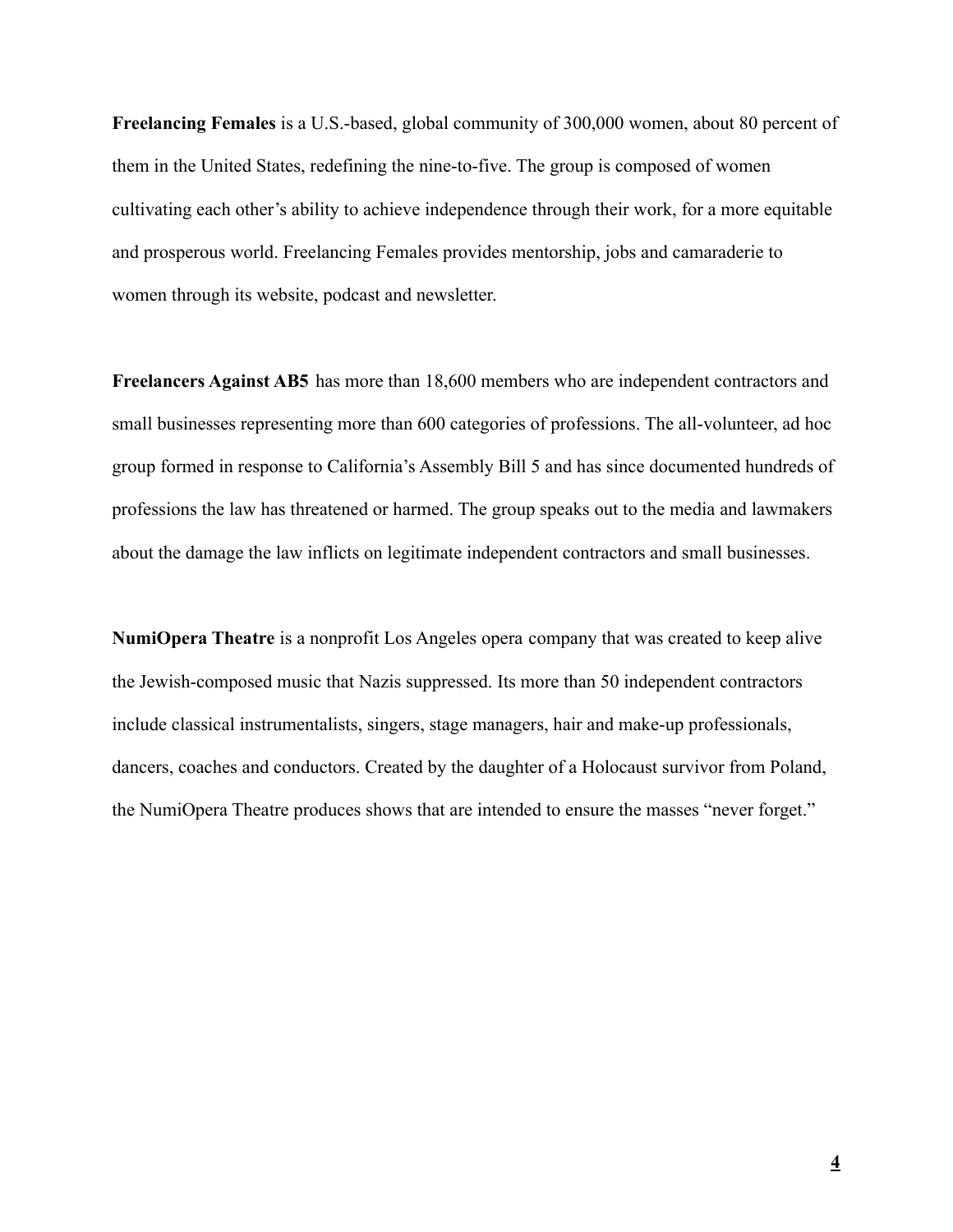The **American Alliance of Professional Translators and Interpreters** represents independent contractors, freelancers, staff interpreters and translators nationwide. Its mission is to promote the professionalization and advancement of translators and interpreters by lobbying and advocating for public policy that benefits the communities we serve and the language profession. All board members are micro-business owners and were involved in obtaining an exemption for translators, and a partial exemption for interpreters, under California's Assembly Bill 2257.

#### The **National Association of Judiciary Interpreters and Translators** is a nonprofit,

professional association of interpreters and translators. NAJIT promotes the highest professional standards in interpreting and translation. It provides continuing education for professionals to grow their knowledge, refine their skills, and stay updated on innovations within the profession. Through the work of volunteers, the NAJIT Board and committees seek out ways to influence legislation and support important issues of the profession.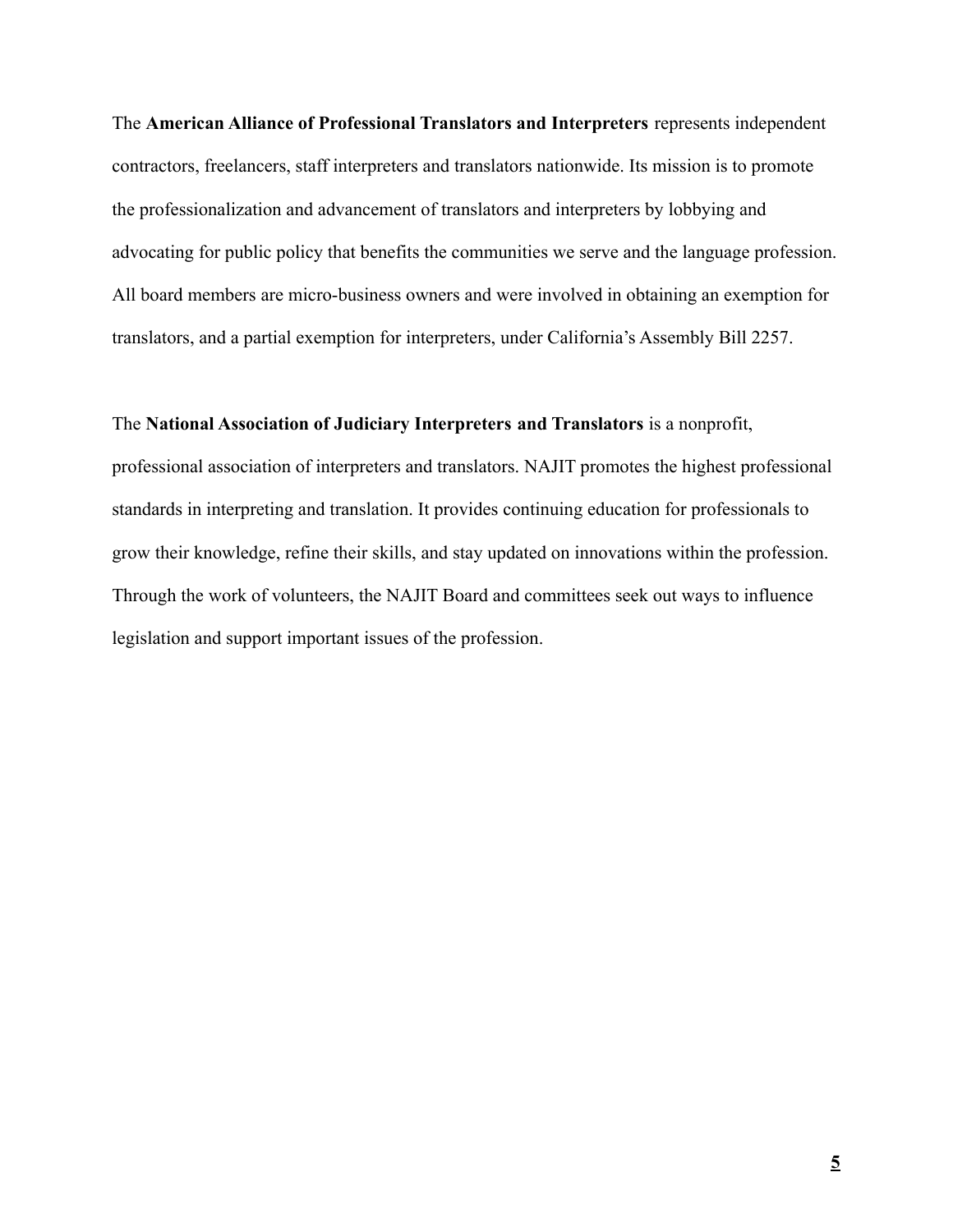#### **SUMMARY OF ARGUMENT**

When the Board ruled in *SuperShuttle DFW, Inc.*, 367 NLRB No. 75 (2019) on what constitutes an appropriate test to determine independent contractor status, it stated that it was returning to the traditional common-law test because an attempt to impose a more restrictive test "impermissibly altered the common-law test and longstanding precedent."

We strongly agree with the Board's 2019 ruling. Long-standing precedent should be respected, to protect what have been legal business relationships between independent contractors and their clients since the founding of the United States of America. Any attempt by the Board to impose a more restrictive test in determining independent contractor status, such as the ABC Test from California's Assembly Bill 5, would misclassify millions of legitimate independent contractors as employees, harming income and careers in hundreds of professions.

We also believe that any attempt by the Board to impose a more restrictive test such as the ABC Test from California's Assembly Bill 5, which the U.S. Congress failed to pass in the Protecting the Right to Organize Act (PRO Act), would be unlikely to survive judicial review by the U.S. Supreme Court. Stopping regulatory "work-arounds" in the absence of congressional legislation is a defining concern of the Roberts Court, as most recently evidenced in *National Federation of Independent Business, et al.*, Nos. 21A244 and 21A247 (2022).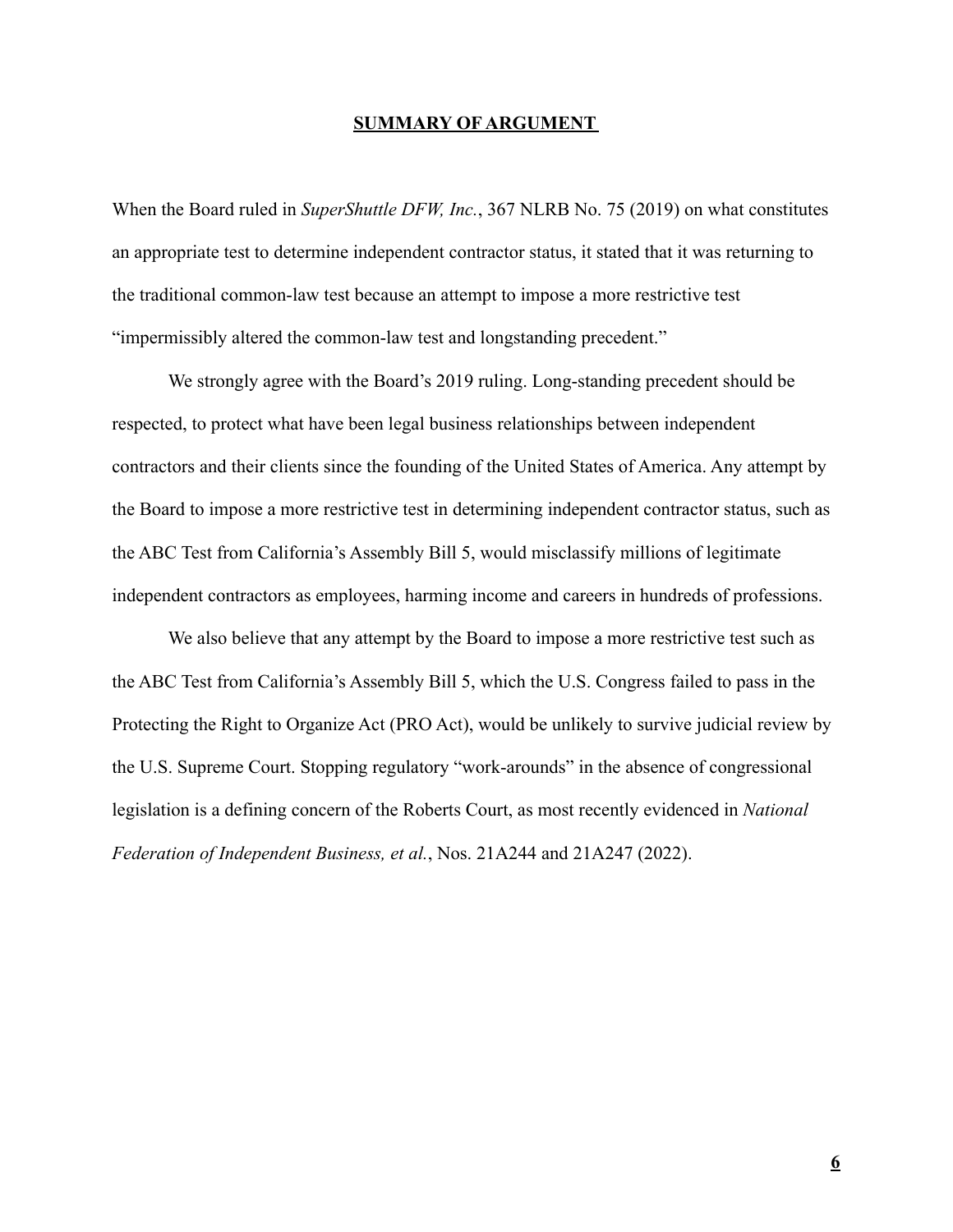#### **ARGUMENT**

## **A. The Choice Of Independent Contractor Work Has Been A Legally Protected Option Since The Nation's Founding**

Independent contractor work has been a legal option for U.S. citizens since the nation's founding in 1776. Indeed, being self-employed was the norm prior to the rise of the industrial revolution and large-scale factories. Hours were flexible, depending on what work was needed to collect crops, milk cows, corral horses or perform other farming-related tasks.<sup>1</sup>

U.S. law, throughout the years, has routinely strengthened the protections afforded to Americans who choose to perform independent contractor work. In the profession of freelance writing, the second session of the very first U.S. Congress passed the Copyright Act of 1790, creating a set of exclusive rights for individual authors to copy, print and sell their expressive works. The legal choice of self-employment was so ubiquitous in the 1800s that the phrase "hang out one's shingle" became a common colloquialism, with independent lawyers, doctors and business concerns using shingles for signboards.<sup>2</sup> The 1099 tax form that the Internal Revenue Service uses to track independent contractor income dates to 1918, following passage of the War Revenue Act of 1917. The Taft-Hartley Act of 1947, enacted during the postwar rise of factories and unions, explicitly protected the right of independent contractors to remain a part of the workforce, separate from employees.

The long-standing precedent throughout the nation's history has been for U.S. law to err on the side of protecting independent contractors and the choice of self-employment. As recently

<sup>1</sup> Clark, Liat, Wired, *The gig economy threatens to take us back to [pre-Industrial](https://www.wired.co.uk/article/gig-economy-bank-of-england-worker-rights) Revolution [times](https://www.wired.co.uk/article/gig-economy-bank-of-england-worker-rights)*

<sup>2</sup> The Free Dictionary, *Hang Out [\(One's\)](https://idioms.thefreedictionary.com/hang+out+shingle) Shingl*e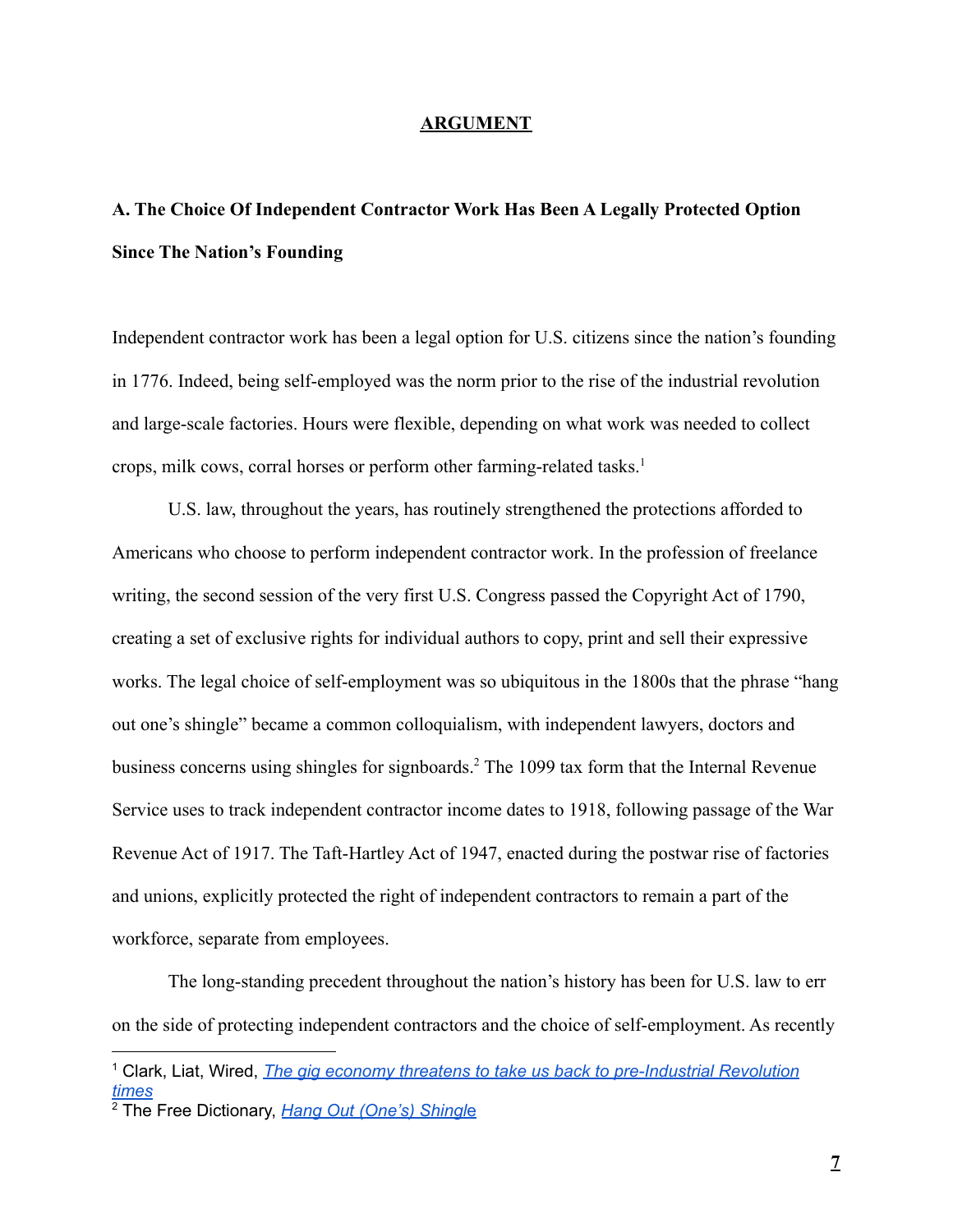as 2017, the courts have rebuked the Board for attempting to limit self-employment options.<sup>3</sup> It is of paramount importance to maintain this protection of independent contractors, who, as discussed below, now comprise one-third of the U.S. workforce.

## **B. Today's Independent Contractors Comprise One-Third Of The U.S. Workforce In Hundreds Of Professions**

Today, independent contractors number as many as 59 million in the United States, comprising one-third of the U.S. workforce.<sup>4</sup>

Currently available data suggests that the ranks of independent contractors continue to grow. During the Great Resignation of 2020-21 that saw at least 4.5 million Americans quit their jobs amid the Covid-19 pandemic,<sup>5</sup> the number of unincorporated self-employed workers rose by at least 500,000, and entrepreneurs applied for federal tax-identification numbers to register at least 4.54 million new businesses, with two-thirds being for businesses that weren't expected to hire employees.<sup>6</sup> As one study released in January 2022 noted, "The Great Resignation isn't just about workers moving from one full-time job to another; 20 percent, or 10 million Americans, are considering freelancing."<sup>7</sup> Another study released in January 2022 found that the number of people filing initial paperwork to start a business in the United States rose 25 percent between 2019 and 2020—with at least some sole proprietors ("think freelancers, financial planners and

<sup>3</sup> Vernuccio, F. Vincent, The Hill, *Labor Agency Bucks Court to Attack [Independent](https://thehill.com/opinion/finance/590337-labor-agency-bucks-courts-to-attack-independent-workers) Contractors*

<sup>5</sup> Leonhardt, Megan, Fortune, *The Great [Resignation](https://fortune.com/2022/01/04/great-resignation-record-quit-rate-4-5-million/) rages on as a record 4.5 million* <sup>4</sup> Tanzi, Alexandre, Bloomberg, *Covid Pandemic Turns America into a Nation of [Freelancers](https://www.bloomberg.com/news/articles/2020-09-15/covid-pandemic-turns-america-into-a-nation-of-freelancers)*

<sup>6</sup> Mitchell, Josh, et al., The Wall Street Journal, *[Workers](https://www.wsj.com/articles/workers-quit-jobs-in-droves-to-become-their-own-bosses-11638199199) Quit Jobs in Droves to Become Their [Americans](https://fortune.com/2022/01/04/great-resignation-record-quit-rate-4-5-million/) quit*

*Own [Bosses](https://www.wsj.com/articles/workers-quit-jobs-in-droves-to-become-their-own-bosses-11638199199)*

<sup>7</sup> Ozimek, Adam, Upwork, *The Great [Resignation:](https://www.upwork.com/research/the-great-resignation) From Full-Time to Freelance*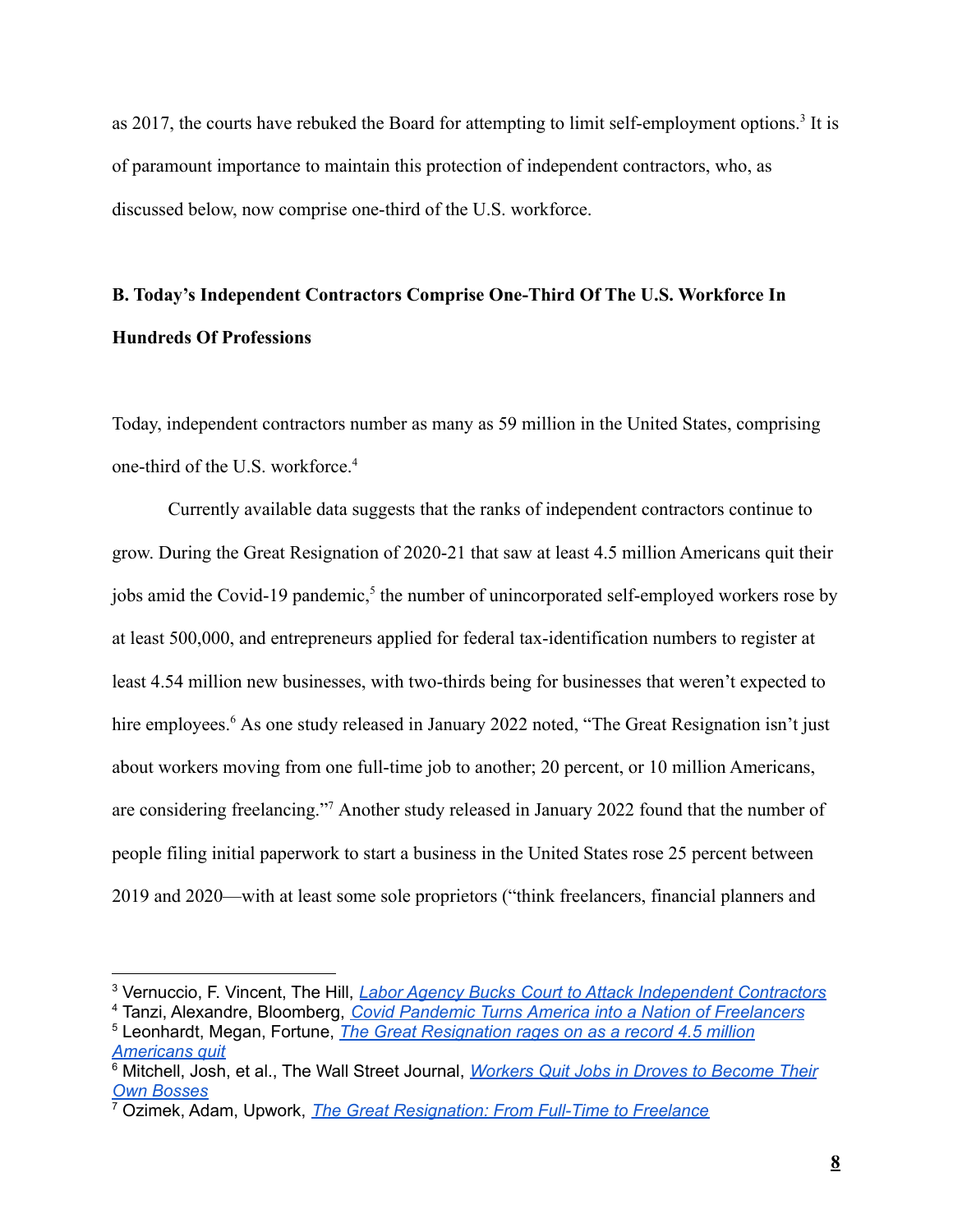consultants") omitted from that data.<sup>8</sup> U.S. Labor Secretary Marty Walsh noted this same Great Resignation trend in January 2022 when he told the U.S. Conference of Mayors: "In addition to retirements, we are also seeing more people go into business for themselves. In 2021, the number of self-employed workers grew by over 7 percent."<sup>9</sup>

Today's independent contractors earn income and have careers in hundreds of professions, including but not limited to: accounting, acting, animal-shelter consulting, auditing, bartending, beekeeping, bookkeeping, business consulting, cartography, coaching, comedy, competition judging, computer programming, copy editing, court reporting, CPR instruction, data aggregation, dog-walking, event planning, financial advisement, forestry, golf, graphic design, hair styling, home inspection, illustration, information technology, journalism, landscape architecture, language translation, law, marketing, massage therapy, medical billing, music, nursing, occupational therapy, orchestra conducting, paralegal services, pet-sitting, photography, physical therapy, proofreading, public speaking, real estate, respiratory therapy, securities dealing, sign-language interpretation, singing, stenography, teaching, transcription, trucking, tutoring, videography, wedding planning and writing.<sup>10, 11</sup>

It is a common misperception that the majority of modern-day independent contractors are engaged in app-based, or "gig platform," work. As the U.S. Treasury Department Office of Tax Analysis noted in a study<sup>12</sup> cited by the Wage and Hour Division of the U.S. Labor

*<sup>8</sup>* Delfino, Devon et al., LendingTree, *Metros Where [Entrepreneurship](https://www.lendingtree.com/business/small/entrepreneurship-boom-study/) Boomed Amid the [Coronavirus](https://www.lendingtree.com/business/small/entrepreneurship-boom-study/) Crisis*

<sup>9</sup> U.S. Department of Labor, *Remarks of Labor Secretary Martin J. Walsh to US [Conference](https://www.dol.gov/newsroom/speech/20220121) of [Mayors](https://www.dol.gov/newsroom/speech/20220121)*

<sup>&</sup>lt;sup>10</sup> Cole, Aaron H. et al., Ogletree, Deakins et al., Nash, Smoak & Stewart, National Law Review, *AB 2257 Enacts Significant Changes to AB 5 on [Classification](https://www.natlawreview.com/article/ab-2257-enacts-significant-changes-to-ab-5-classification-workers-independent) of Workers as Independent [Contractors](https://www.natlawreview.com/article/ab-2257-enacts-significant-changes-to-ab-5-classification-workers-independent)*

<sup>11</sup> Freelancers Against AB5, *Affected [Professions](https://www.facebook.com/groups/FreelancersAgainstAB5/permalink/498056374235597)*

<sup>12</sup> Jackson, Emilie et al., U.S. Department of Treasury Office of Tax Analysis, *[Working](https://www.treasury.gov/resource-center/tax-policy/tax-analysis/Documents/WP-114.pdf) Paper 114*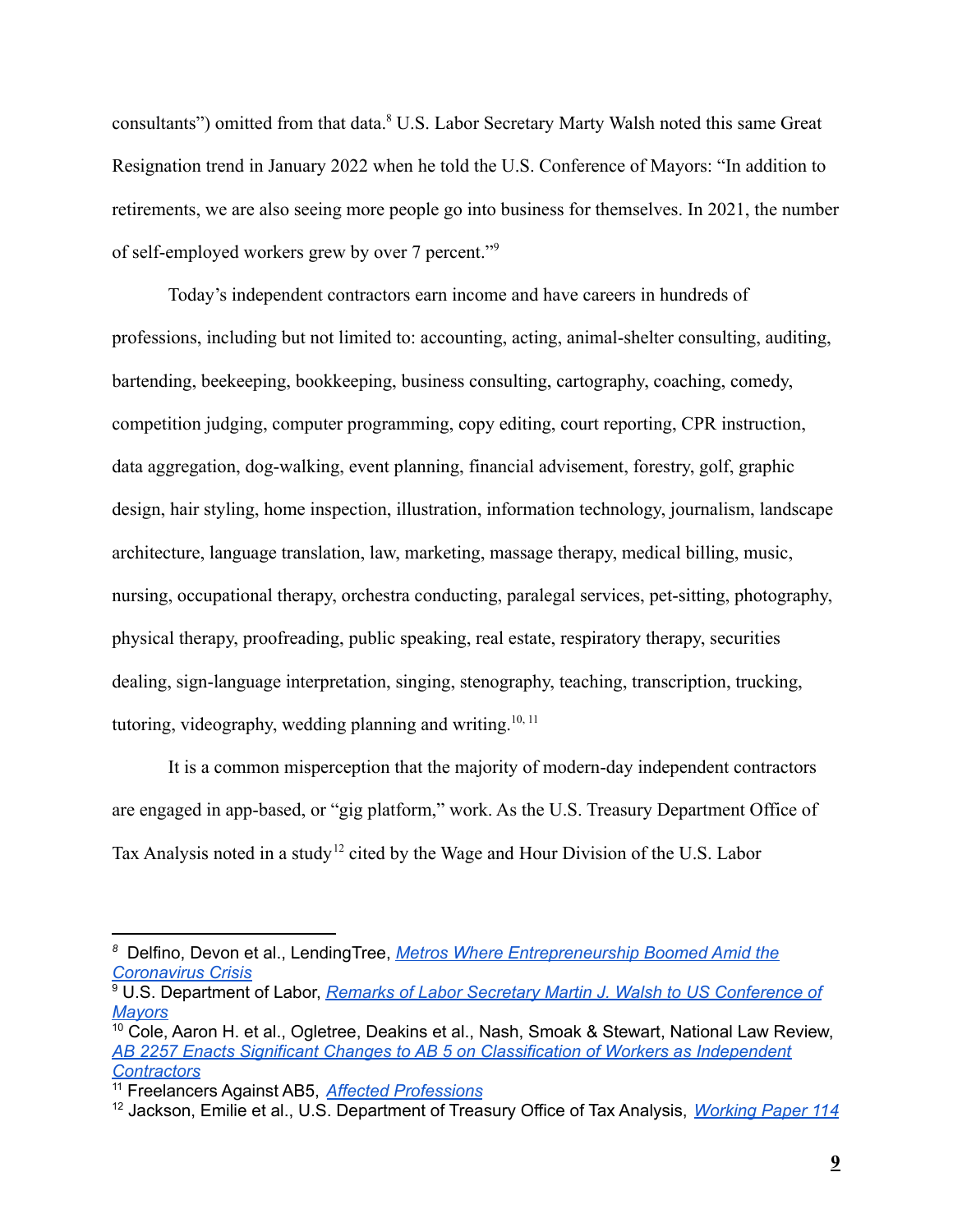Department in March 2021,<sup>13</sup> "Some media suggest that the gig economy is a large and growing segment of the U.S. labor market, revealing a marked shift in the nature of work relationships. However, there is little empirical evidence that this is the case." According to Pew Research Center as of December 2021, only 4 percent of the U.S. workforce are currently performing gig-platform work.<sup>14</sup> Indeed, many of today's millions of independent contractors have been legally earning income in hundreds of professions for years or decades prior to the creation of app-based companies such as Uber (2009) and Lyft (2012).

Regulations, legislation and Board rulings regarding the legality of independent contractor work primarily affect Americans engaged in professions *other than* app-based work. Generally speaking, many independent contractors are specialists in their fields.<sup>15</sup> Their services are needed by numerous companies and agencies, but not at a frequency that lends itself to traditional full-time or even part-time employment.

For instance, most U.S. courts would have no need or budget to create an employee position for a person who translates Portuguese into English, but many courts, on occasion, require the services of such a person as an independent contractor, to assist the occasional courtroom participant who speaks only Portuguese. Similarly, hospitals without a forensic nurse on staff 24/7/365 may use the services of independent contractors for evidentiary exams of rape victims as needed. Yet another example: Few modern newspapers have budgets that allow for staff reporters to cover topics of local importance such as community theater, restaurant reviews or real estate, but many newspapers occasionally seek out writers who are experts in those fields to produce articles as independent contractors.

<sup>13</sup> Federal Register, *[Independent](https://www.federalregister.gov/documents/2021/03/12/2021-05256/independent-contractor-status-under-the-fair-labor-standards-act-withdrawal) Contractor Status Under the Fair Labor Standards Act; [Withdrawal](https://www.federalregister.gov/documents/2021/03/12/2021-05256/independent-contractor-status-under-the-fair-labor-standards-act-withdrawal)*

<sup>14</sup> Anderson, Monica et al., Pew Research Center, *The [State](https://www.pewresearch.org/internet/2021/12/08/the-state-of-gig-work-in-2021/) of Gig Work in 2021*

<sup>15</sup> MBO Partners, *The State of [Independence](https://info.mbopartners.com/rs/mbo/images/MBO_Partners_State_of_Independence_2020_Report.pdf) in America 2020*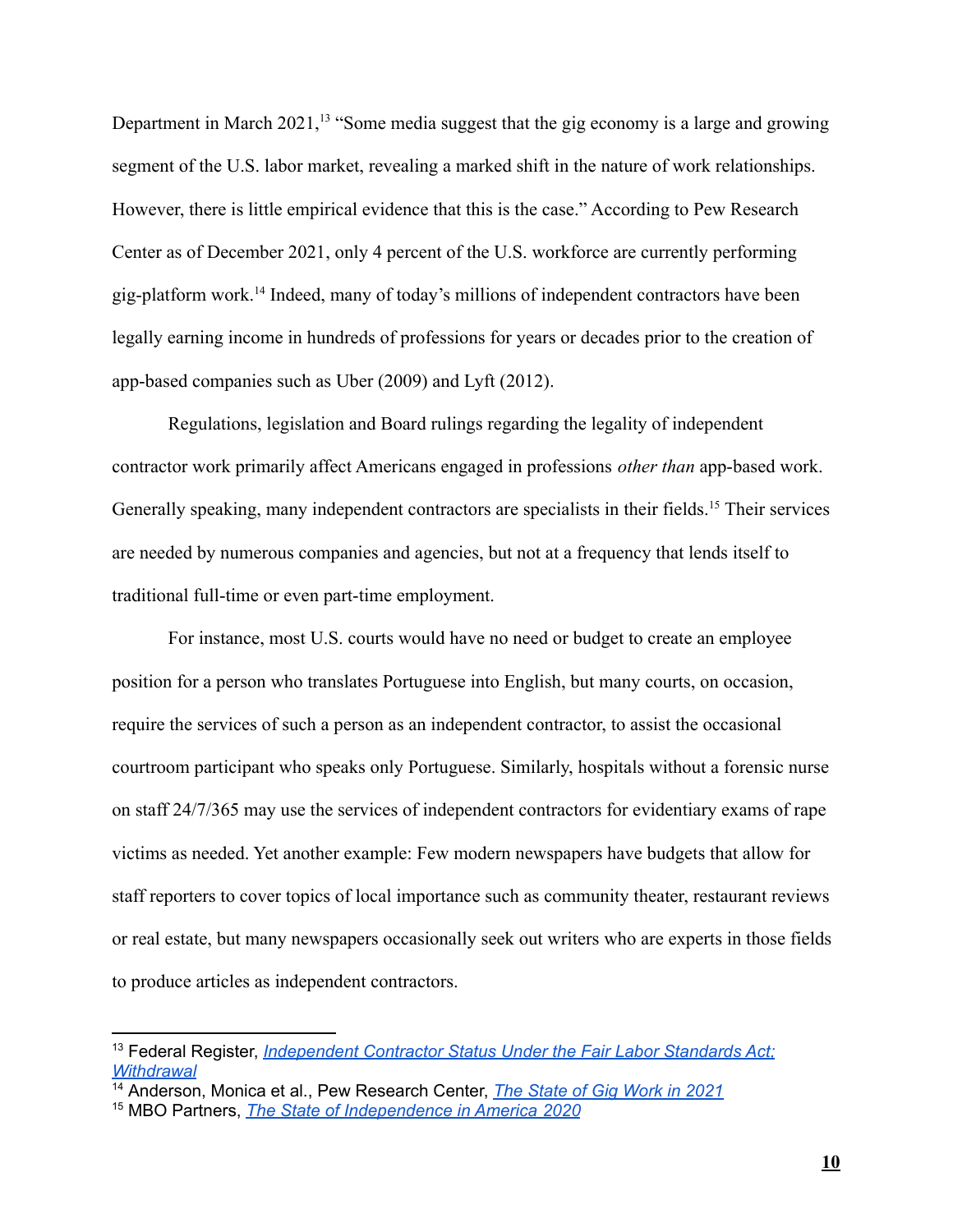Skilled professionals are one of the fastest-growing segments of the independent workforce. Their numbers have risen in each year since 2011, with one report showing a 71 percent increase as of 2020.<sup>16</sup> As of 2021, according to another report, 51 percent of workers with postgraduate degrees were freelancers, up 6 percent since 2020, and 53 percent of all freelancers provided skilled services such as computer programming, marketing, information technology and business consulting.<sup>17</sup>

As discussed below, the vast majority of independent contractors are *intentionally choosing* this type of work. They do not want traditional employer-employee relationships. In 2021, some 87 percent said they were happier, and 78 percent said they were healthier, working independently. 18

In a report released in January 2022, the top reasons cited for freelancing were flexible schedules and more personal time.<sup>19</sup> Most independent contractors place a premium on flexibility as a key motivation behind their decision, over financial security or benefits.<sup>20</sup>

As one recent report noted, "Lawmakers may view freelancing as a last resort, but 75 percent of respondents chose to freelance because they prefer it to full-time work."<sup>21</sup>

<sup>16</sup> MBO Partners, *The State of [Independence](https://info.mbopartners.com/rs/mbo/images/MBO_Partners_State_of_Independence_2020_Report.pdf) in America 2020*

<sup>17</sup> Ozimek, Adam, Upwork, *Freelance Forward [Economist](https://www.upwork.com/research/freelance-forward-2021) Report*

<sup>18</sup> MBO Partners, *11th Annual State of [Independence](https://www.mbopartners.com/state-of-independence/)*

<sup>19</sup> Ozimek, Adam, Upwork, *The Great [Resignation:](https://www.upwork.com/research/the-great-resignation) From Full-Time to Freelance*

<sup>20</sup> ADP Research, *[Illuminating](https://www.prnewswire.com/news-releases/adp-research-institute-report-reveals-the-gig-workforce-is-filling-a-void-in-the-tight-labor-market-300998593.html?fbclid=IwAR1Ic8xnqPFyd6TbK0NyQKfjqZ5N12MDRsiABVgWzJeXdfFf3e0T8PLocFg) the Shadow Workforce: Insights into the Gig Workforce in [Businesses](https://www.prnewswire.com/news-releases/adp-research-institute-report-reveals-the-gig-workforce-is-filling-a-void-in-the-tight-labor-market-300998593.html?fbclid=IwAR1Ic8xnqPFyd6TbK0NyQKfjqZ5N12MDRsiABVgWzJeXdfFf3e0T8PLocFg)*

<sup>21</sup> Garrity, Phillip, Contently, *What [Freelancers](https://contently.net/2020/01/30/resources/we-polled-573-freelancers-about-ab5-theyre-not-happy/) Have to Say About AB5*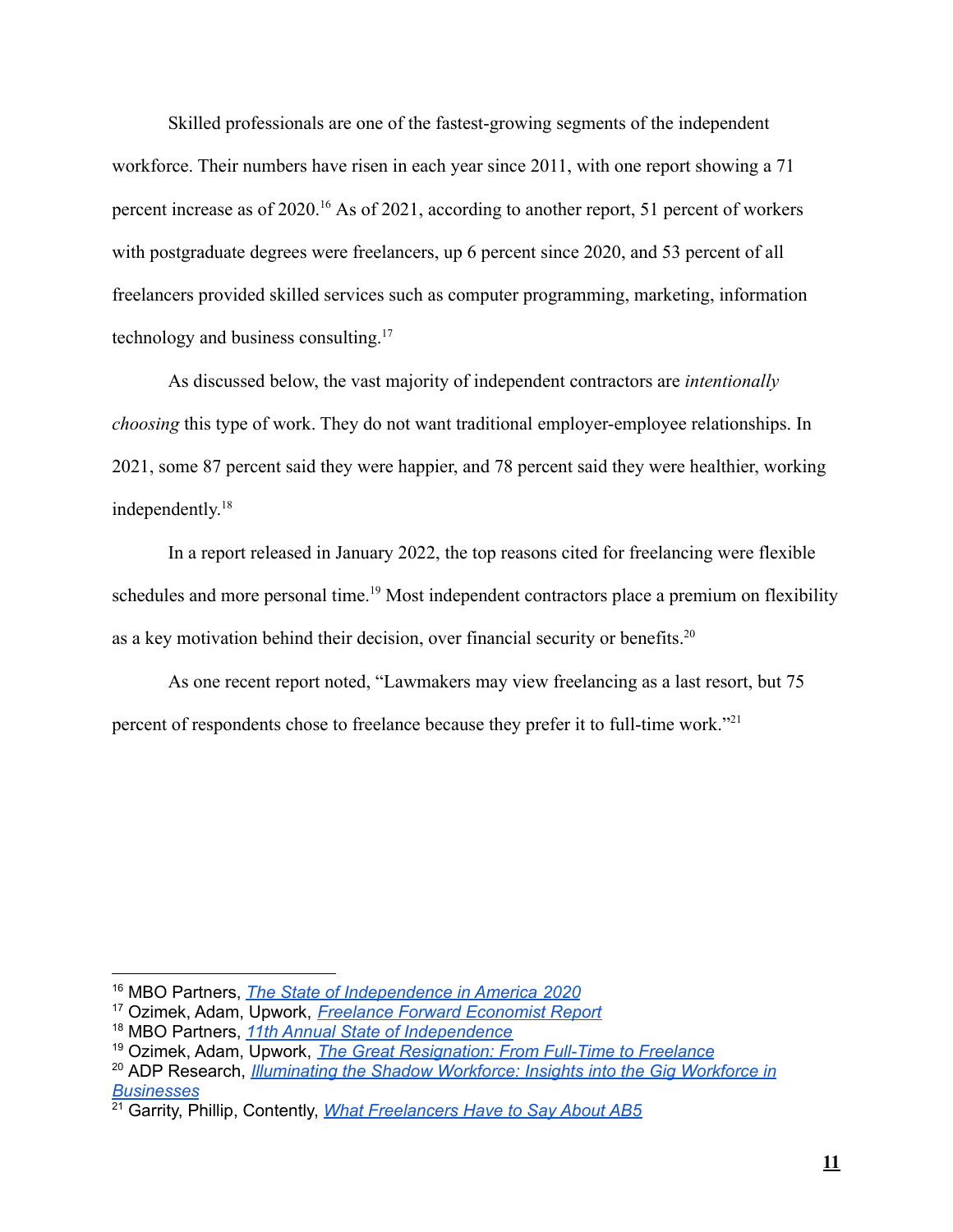# **C. The Vast Majority Of Independent Contractors Want To Remain Classified As Independent Contractors**

Numerous studies dating back nearly a decade<sup>22</sup> show that the vast majority of independent contractors are choosing to earn income independently, are happy with the way they are earning income, and want to remain classified as independent contractors.

In 2015, the U.S. Government Accountability Office reported that more than 85 percent of independent contractors and the self-employed appeared content with their employment type.<sup>23</sup> In 2018, the U.S. Bureau of Labor Statistics reported that 79 percent of independent contractors preferred their arrangement over a traditional job.<sup>24</sup>

In 2019, Gallup found that self-employed workers with only one job "rate their work situation higher than workers in one traditional full-time job as an employee."<sup>25</sup> In 2020, studies by multiple nongovernment organizations found that more than 70 percent of independent contractors were working independently by their own choice;<sup>26</sup> 75 percent chose to freelance because they preferred it to full-time work; $^{27}$  and 60 percent (who were surveyed during the height of the Covid-19 pandemic's earliest problems) said no amount of money would convince them to take a traditional job. $28$ 

<sup>22</sup> Compilation of studies is available at *Fight For [Freelancers,](https://fightforfreelancersusa.com/data-and-studies/) Data and Studies*

<sup>23</sup> U.S. Government Accountability Office, *Contingent Workforce: Size, [Characteristics,](https://www.gao.gov/assets/gao-15-168r.pdf) [Earnings,](https://www.gao.gov/assets/gao-15-168r.pdf) and Benefits*

<sup>24</sup> U.S. Bureau of Labor Statistics, *Contingent and Alternative Employment [Arrangements](https://www.bls.gov/news.release/conemp.htm) News [Release](https://www.bls.gov/news.release/conemp.htm)*

<sup>25</sup> Gallup, *2019 Gig Economy and Self [Employment](https://quickbooks.intuit.com/content/dam/intuit/quickbooks/Gig-Economy-Self-Employment-Report-2019.pdf) Report*

<sup>26</sup> ADP Research, *[Illuminating](https://www.prnewswire.com/news-releases/adp-research-institute-report-reveals-the-gig-workforce-is-filling-a-void-in-the-tight-labor-market-300998593.html) the Shadow Workforce: Insights into the Gig Workforce in [Businesses](https://www.prnewswire.com/news-releases/adp-research-institute-report-reveals-the-gig-workforce-is-filling-a-void-in-the-tight-labor-market-300998593.html)*

<sup>27</sup> Garrity, Phillip, Contently, *What [Freelancers](https://contently.net/2020/01/30/resources/we-polled-573-freelancers-about-ab5-theyre-not-happy/) Have to Say about AB5*

<sup>28</sup> Upwork, *[Freelance](https://www.upwork.com/documents/freelance-forward-2020) Forward 2020*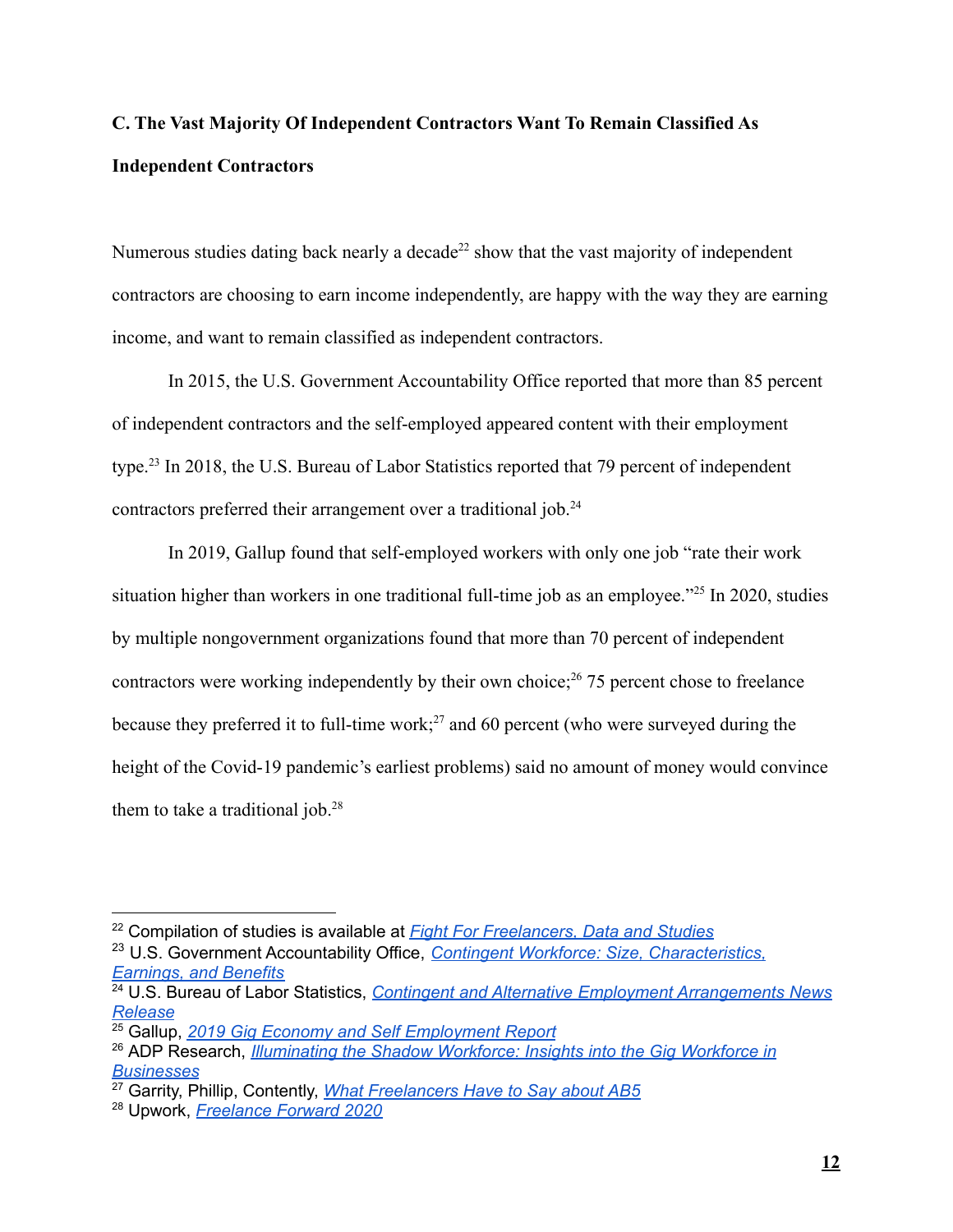In 2021, more than three in five independent workers (62 percent) overall said that choosing freelance work was a personal decision, and that the government should not classify them as an employee.<sup>29</sup> Among app-based independent contractors specifically, as of December 2021, 65 percent viewed themselves as independent contractors.<sup>30</sup>

Throughout the years in various studies, the majority of independent contractors have stated consistently that they prefer self-employment for multiple reasons. They have greater job satisfaction across all ages, income brackets and education levels;<sup>31</sup> they feel more financially secure as independents than in traditional jobs; $32$  they have access to more professional opportunities than they would as full-time employees;<sup>33</sup> they earn the same as or more than they would with a traditional employer;<sup>34</sup> and their overall happiness, health and mental wellbeing has improved since they became self-employed.<sup>35</sup>

Further, we encourage the Board to note the frequent mischaracterization of a 2018 study by MIT Sloan<sup>36</sup> that is often referenced with the assertion that half the U.S. workforce wants to be reclassified as employees so they can join unions. While that study did find that approximately 48 percent of nonunion workers would join a union if they could, the study's authors noted (on page 10) that the pool of respondents contained a higher percentage of low-income workers than in the national population, and (on page 11) that only 8 percent of the respondents were independent contractors. Thus, this study primarily references lower-income

<sup>29</sup> GrowTal, "The State of [Freelancing"](https://finance.yahoo.com/news/greater-flexibility-improved-mental-wellbeing-130000389.html)

<sup>30</sup> Anderson, Monica et al., Pew Research Center, *The [State](https://www.pewresearch.org/internet/2021/12/08/the-state-of-gig-work-in-2021/) of Gig Work in 2021*

<sup>31</sup> Manyika, James et al., McKinsey Global Institute, *[Independent](https://www.mckinsey.com/featured-insights/employment-and-growth/independent-work-choice-necessity-and-the-gig-economy#) work: Choice, necessity, and the gig [economy](https://www.mckinsey.com/featured-insights/employment-and-growth/independent-work-choice-necessity-and-the-gig-economy#)*

<sup>32</sup> MBO Partners, *The State of [Independence](https://info.mbopartners.com/rs/mbo/images/MBO_Partners_State_of_Independence_2020_Report.pdf) in America 2020*

<sup>33</sup> Garrity, Phillip, Contently, *What [Freelancers](https://contently.net/2020/01/30/resources/we-polled-573-freelancers-about-ab5-theyre-not-happy/) Have to Say about AB5*

<sup>34</sup> Freshbooks Cloud Accounting, *Women in the [Independent](https://www.freshbooks.com/press/data-research/women-in-the-workforce-2019) Workforce – 2nd Annual Report, [2019](https://www.freshbooks.com/press/data-research/women-in-the-workforce-2019)*

<sup>35</sup> Freshbooks Cloud Accounting, *Women in the [Independent](https://www.freshbooks.com/press/data-research/women-in-the-workforce-2019) Workforce – 2nd Annual Report, [2019](https://www.freshbooks.com/press/data-research/women-in-the-workforce-2019)*

<sup>36</sup> Kochan, Thomas A. et al., *Voice Gaps at Work, Options for Closing Them, and [Challenges](https://gcgj.mit.edu/sites/default/files/imce/resource-uploads/Kochan%20et%20al.%20Worker%20Voice%20Survey%20Paper%20June%202018.pdf) for Future Actions and [Research](https://gcgj.mit.edu/sites/default/files/imce/resource-uploads/Kochan%20et%20al.%20Worker%20Voice%20Survey%20Paper%20June%202018.pdf)*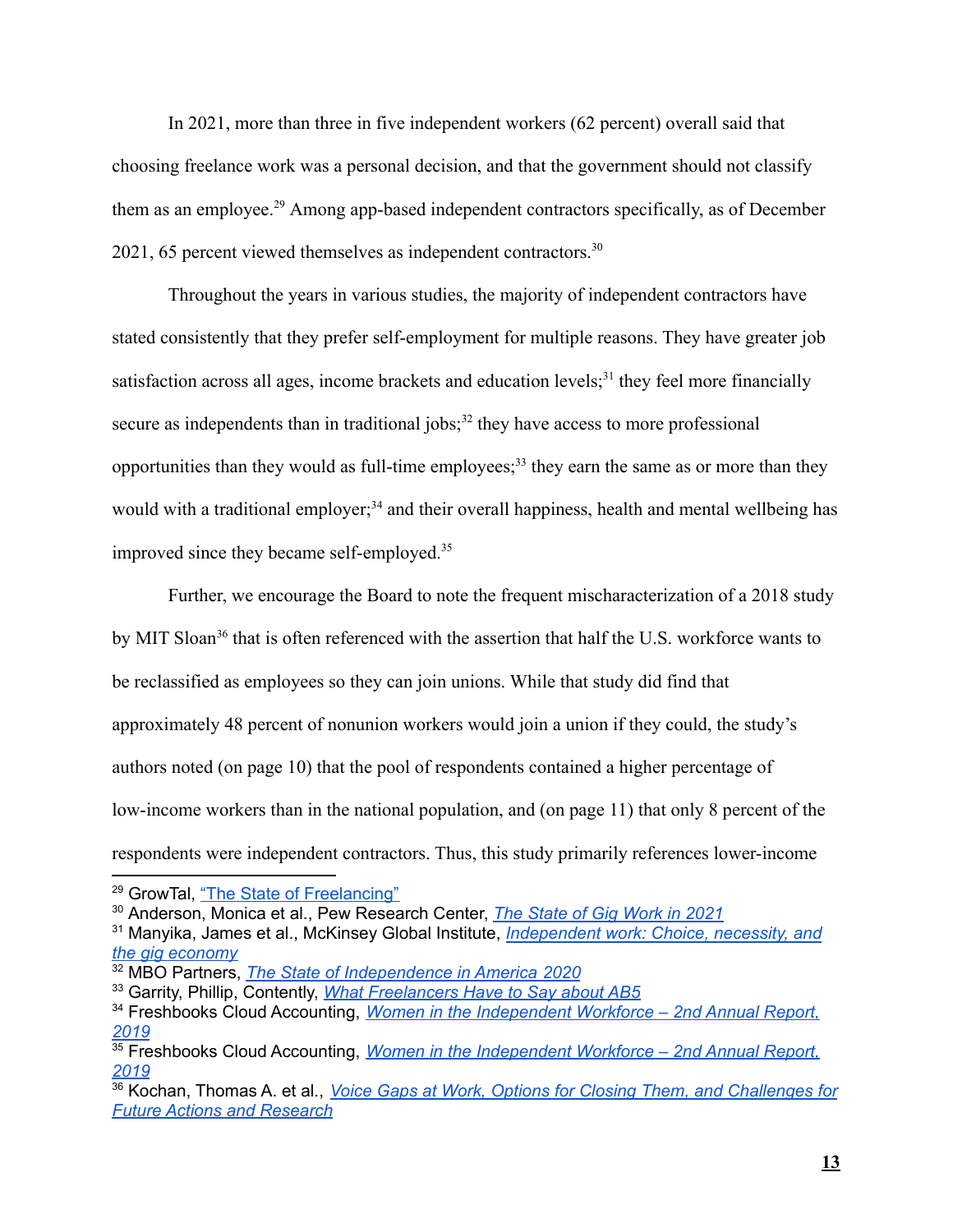workers already classified as employees. It is not relevant when determining the wishes of independent contractors.

It is important that the Board understand and respect the reality of independent contractor careers and desires. As discussed below, when governmental actors disregard that reality, the primary result is a disastrous outcome for legitimate independent contractors.

# **D. A Restrictive Standard Such As California's ABC Test Misclassifies Legitimate Independent Contractors As Employees**

There has been an effort in some states, and in the U.S. Congress, since 2019 to impose a restrictive version of the ABC Test for determining independent contractor status. This version of the ABC Test differs from the versions used for various purposes since the 1930s in some states. Its language is as follows or similar:

> (A) the individual is free from control and direction in connection with the performance of the service, both under the contract for the performance of service and in fact;

(B) the service is performed outside the usual course of the business of the employer;

(C) the individual is customarily engaged in an independently established trade, occupation, profession or business of the same nature as that involved in the service performed.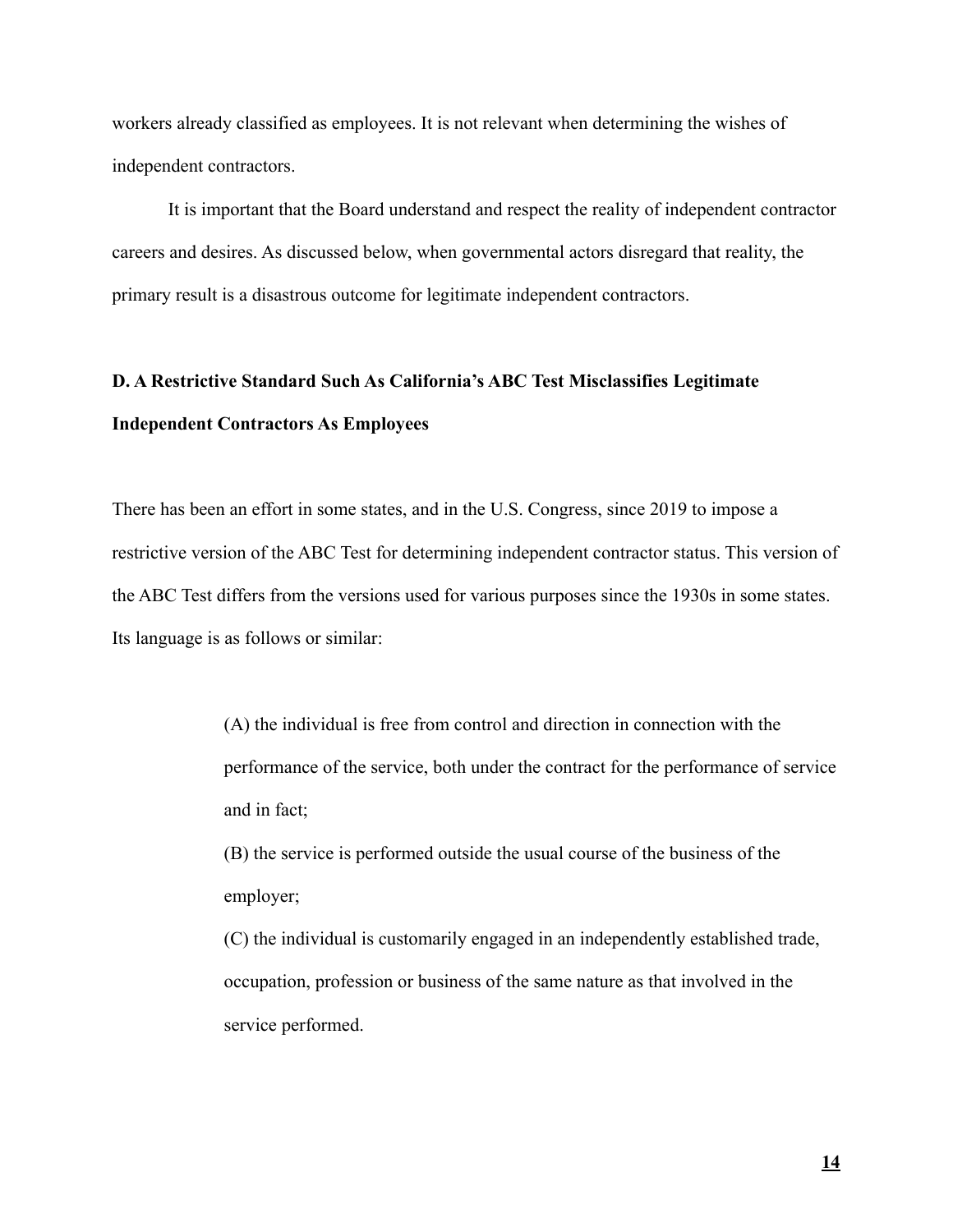In California, this version of the ABC Test was introduced into the legislature as Assembly Bill 5, was signed into law in September 2019, and went into effect January 1, 2020. It expanded the use of the ABC Test beyond the ruling in *Dynamex Operations West*, *Inc.* 4 Cal. 5th 903 (Cal. 2018), which applied only to wage orders. Assembly Bill 5 included all provisions of California's labor code and the unemployment insurance code, thereby affecting all types of professions. California Gov. Gavin Newsom wrote in his signing message that the law "will help reduce worker misclassification — workers being wrongly classified as 'independent contractors' rather than employees, which erodes basic worker protections like the minimum wage, paid sick days and health insurance benefits."<sup>37</sup>

Newsom's claim has proved patently false. As of early 2022, California had reported no increase in prosecutions of companies that intentionally misclassify employees. Instead, the California legislature had to pass an emergency measure, Assembly Bill 2257, ultimately exempting more than 100 professions from Assembly Bill 5 and its ABC Test.<sup>38</sup> The emergency measure was needed to preserve the income and careers of legitimate independent contractors whose livelihoods were harmed after the ABC Test misclassified them as employees. California Assemblywoman Lorena Gonzalez, the sponsor of both AB5 and AB2257, wrote of the latter, "While legitimate independent contractors can be classified as such if they meet the criteria under the ABC Test, AB 2257 outlines additional instances when an individual who operates their own independent business is clearly subject to the previous Borello standard for the purposes of determining their employment classification."<sup>39</sup>

<sup>37</sup> Myers, John et al, Los Angeles Times, *Newsom signs bill rewriting California [employment](https://www.latimes.com/california/story/2019-09-18/gavin-newsom-signs-ab5-employees0independent-contractors-california) law, limiting use of [independent](https://www.latimes.com/california/story/2019-09-18/gavin-newsom-signs-ab5-employees0independent-contractors-california) contractors*

<sup>38</sup> Cole, Aaron H. et al., Ogletree, Deakins, Nash, Smoak & Stewart, National Law Review, *[AB](https://www.natlawreview.com/article/ab-2257-enacts-significant-changes-to-ab-5-classification-workers-independent) 2257 Enacts Significant Changes to AB 5 on [Classification](https://www.natlawreview.com/article/ab-2257-enacts-significant-changes-to-ab-5-classification-workers-independent) of Workers as Independent [Contractors](https://www.natlawreview.com/article/ab-2257-enacts-significant-changes-to-ab-5-classification-workers-independent)*

<sup>39</sup> Gonzalez, Lorena (California Assemblywoman), *AB 2257 – Protecting Workers, [Businesses,](https://a80.asmdc.org/sites/a80.asmdc.org/files/pdf/AB%202257%20%28Gonzalez%29%20Factsheet%20FINAL%208.25.20.pdf) and Taxpayers Against [Misclassification](https://a80.asmdc.org/sites/a80.asmdc.org/files/pdf/AB%202257%20%28Gonzalez%29%20Factsheet%20FINAL%208.25.20.pdf)*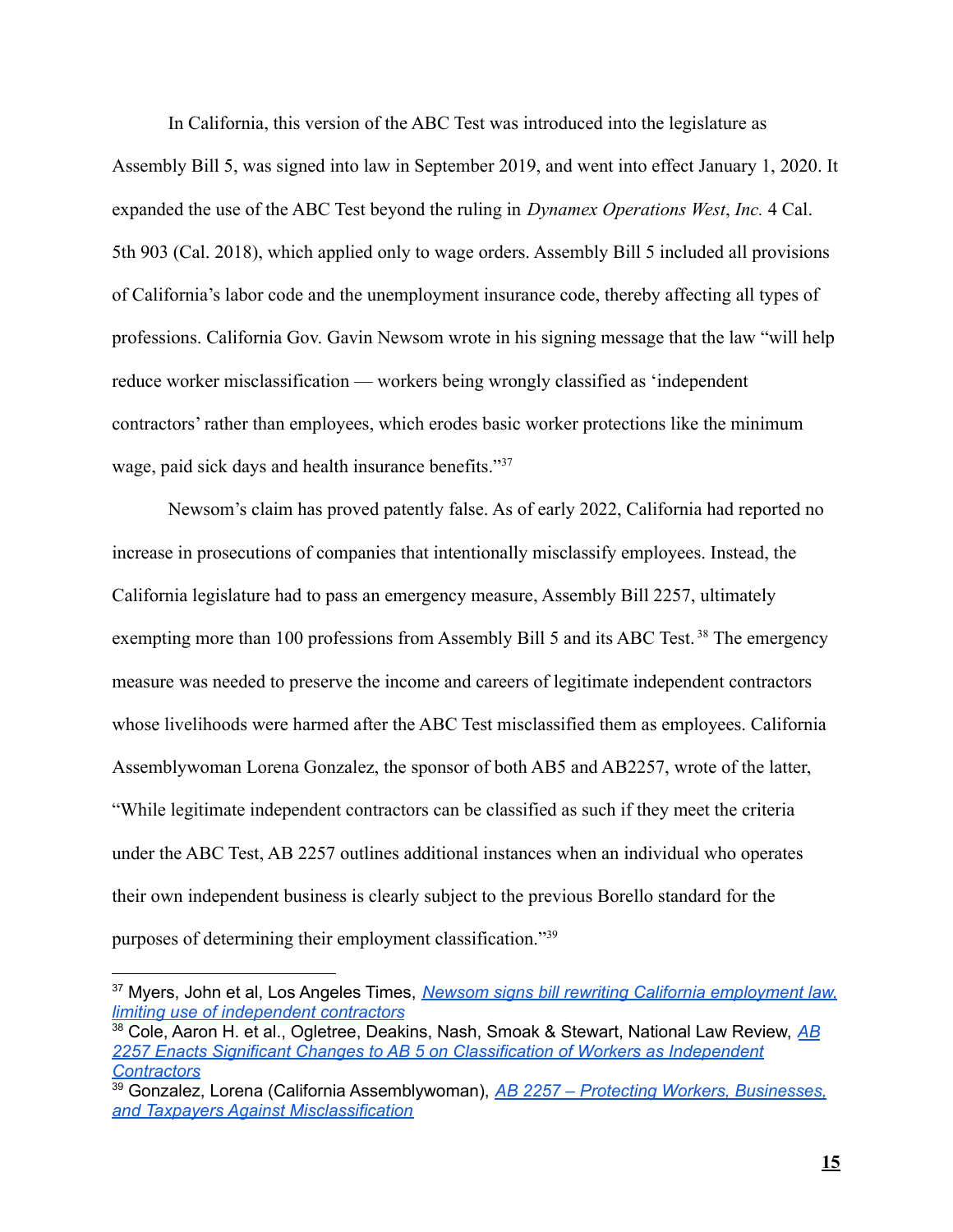The need for AB 2257 and the damage that AB5 caused to legal business relationships between independent contractors and their clients was so profound in California that the U.S. Department of Labor put forward a new rule to protect independent contractors nationwide from suffering a similar fate. U.S. Labor Secretary Eugene Scalia wrote, in introducing the new federal rule, "As originally enacted AB5 was so unworkable that the state Legislature felt compelled to riddle it with amendments, establishing dozens of job-specific exemptions. Unlike AB5, our rule doesn't propose radical changes in who's classified as an employee or independent contractor."<sup>40</sup>

This U.S. Labor Department rule has since been rescinded, leaving tens of millions of legitimate independent contractors once again in danger of being misclassified as employees. This recission is currently being challenged in federal court, via *Coalition for Workforce Innovation v. Walsh*, No. 21-cv-130-MAC (E.D. TX).

We strongly urge the Board to take a different approach and protect the long-standing legal status of America's independent contractors. As discussed below, when overly restrictive regulations are implemented or even attempted to be implemented, a wholly unfair regulatory landscape is the result.

### **E. Restrictive Standards Create An Unfair Regulatory Landscape**

One of the most unfair elements of Assembly Bill 5 in California was the way that lawmakers granted exemptions to certain professions, protecting their independent contractor status, while simultaneously misclassifying legitimate independent contractors in other professions as

<sup>40</sup> Scalia, Eugene, Fox Business, *Labor [Secretary:](https://www.foxbusiness.com/economy/labor-secretary-gig-workers-rule-contractors-businesses) Clarity for 'gig workers' – Proposed rule simplifies definition for [contractors,](https://www.foxbusiness.com/economy/labor-secretary-gig-workers-rule-contractors-businesses) businesses*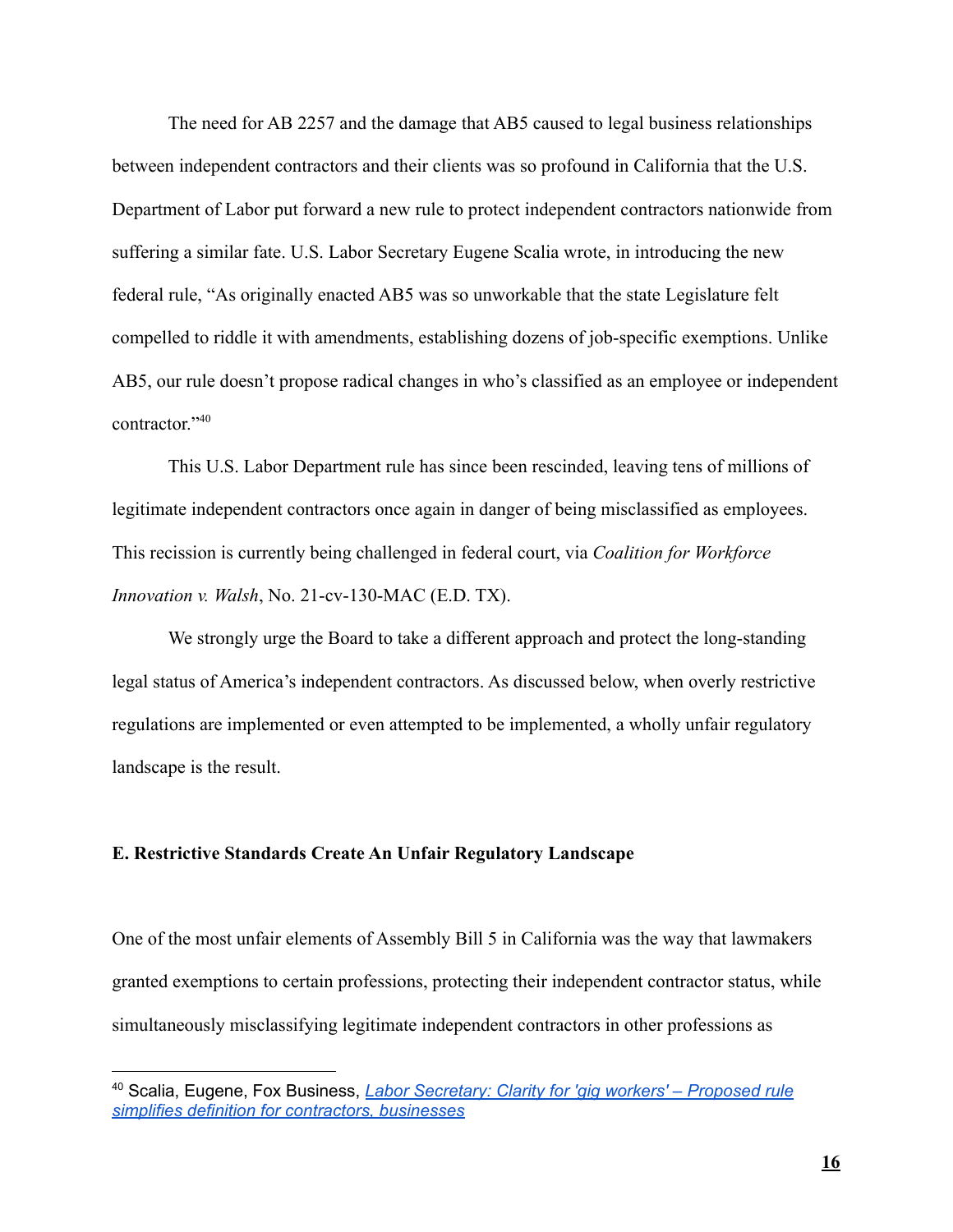employees. These exemptions were doled out to favored or organized special-interest groups that had paid lobbyists and privileged access to lawmakers, leaving thousands of everyday Californians in a lurch without similar ways to protect their careers. In some cases, such as with translators and interpreters, obtaining an exemption for legitimate independent contractors after AB5 was signed into law required a full year's worth of petitioning, protesting and lobbying.<sup>41</sup> Other professions, such as freelance journalists and photographers, are still fighting several years later through the federal court to achieve full and clear exemptions.<sup>42</sup>

The same favored-interest process has played out in recent months in New Jersey, which tried, but failed, to codify California's version of the ABC Test in 2019-20. That failed legislative attempt, Senate Bill 4204, included exemptions only for certain professions, and led lobbyists during the 2020-21 legislative session to request individual bills to protect favored professions going forward. In December 2021, the New Jersey Legislature passed Senate Bill 4260, codifying the right of real estate broker-salespersons to define themselves as independent contractors; and Senate Bill 4194, which classified golf caddies as independent contractors for purposes of state employment law. When independent contractors from other professions without professional lobbyists cried foul, the golf caddie bill's primary sponsor, who was also the New Jersey Assembly minority leader, responded that lawmakers were responding to the requests of favored groups with access to legislative leadership: "There were communications between a number of golf clubs between myself and the Senate president, indicating that because we have the No. 1 golf course in the world and many of the top, that this is important to keep our caddy programs going."<sup>43</sup>

<sup>41</sup> Interpreter Intelligence, *California [Interpreters](https://www.interpreterintelligence.com/california-interpreters-finally-exempt-from-ab5/) Finally Exempt From AB5*

<sup>42</sup> American Society of Journalists and Authors, *[Independent](https://www.asja.org/who-we-are/media-releases/independent-writers-sue-california-to-protect-rights-of-freelancers/) Writers Sue California to Protect Rights of [Freelancers](https://www.asja.org/who-we-are/media-releases/independent-writers-sue-california-to-protect-rights-of-freelancers/)*

<sup>43</sup> News 12 New Jersey, *[Independent](https://newjersey.news12.com/independent-contractors-question-proposed-bill-that-only-protects-golf-caddies) contractors question proposed bill that only protects golf [caddies](https://newjersey.news12.com/independent-contractors-question-proposed-bill-that-only-protects-golf-caddies)*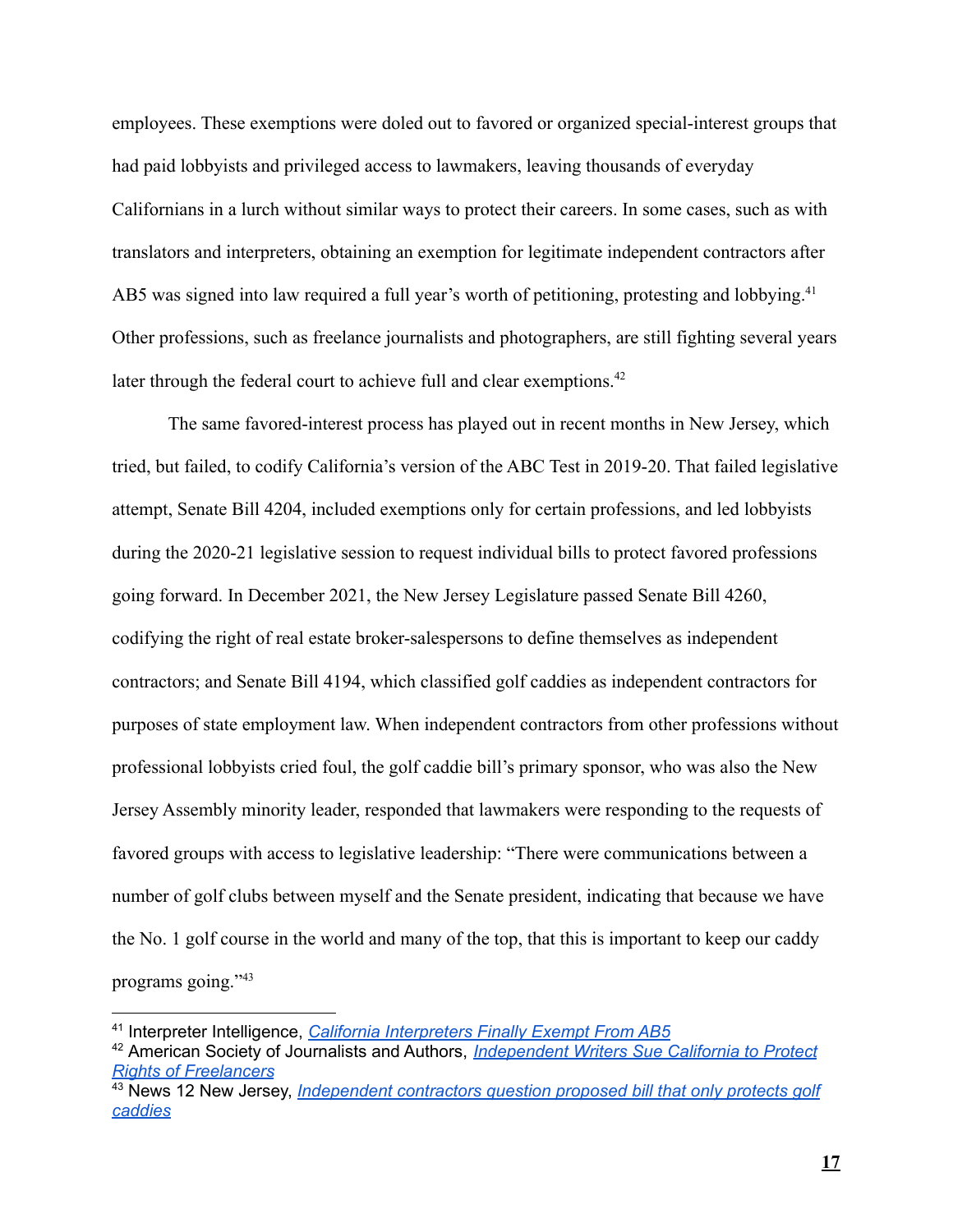The types of favored-interest exemptions and standalone bills seen in recent years in California and New Jersey are required to stop the misclassification of legitimate independent contractors when regulators implement unduly restrictive independent contractor tests. This process creates an unfair regulatory landscape for independent contractors in hundreds of professions that lack the advantage of professional lobbyists and an equitable way to ensure that lawmakers and regulators are serving their interests.

As discussed below, many of the legitimate independent contractors left at a disadvantage are women, a problem that only deepens the diversity, equity and inclusion challenges that our society is wrestling with in many ways today.

#### **F. Women, In Particular, Are Harmed By Restrictive Independent Contractor Standards**

Overly restrictive independent contractor standards such as California's ABC Test, and the unfair regulatory landscape they propagate, are particularly harmful to working women.

Data analyzed by the Internal Revenue Service and U.S. Treasury Department suggests a structural shift among American women toward independent contractor work since at least 2001. Approximately 55 percent of the growth in independent contracting from 2001 to 2016 was attributable to the increase in female independent contractors; women saw a 68 percent increase in the number of independent contractors during those years while men saw a comparatively smaller 37 percent increase.<sup>44</sup>

This structural shift of the U.S. workforce led by women independent contractors became overtly apparent during the Covid-19 pandemic and Great Resignation. At least 2.5 million

<sup>44</sup> Lim, Katherine et al., *[Independent](https://www.irs.gov/pub/irs-soi/19rpindcontractorinus.pdf) Contractors in the U.S.: New Trends from 15 years of [Administrative](https://www.irs.gov/pub/irs-soi/19rpindcontractorinus.pdf) Tax Data*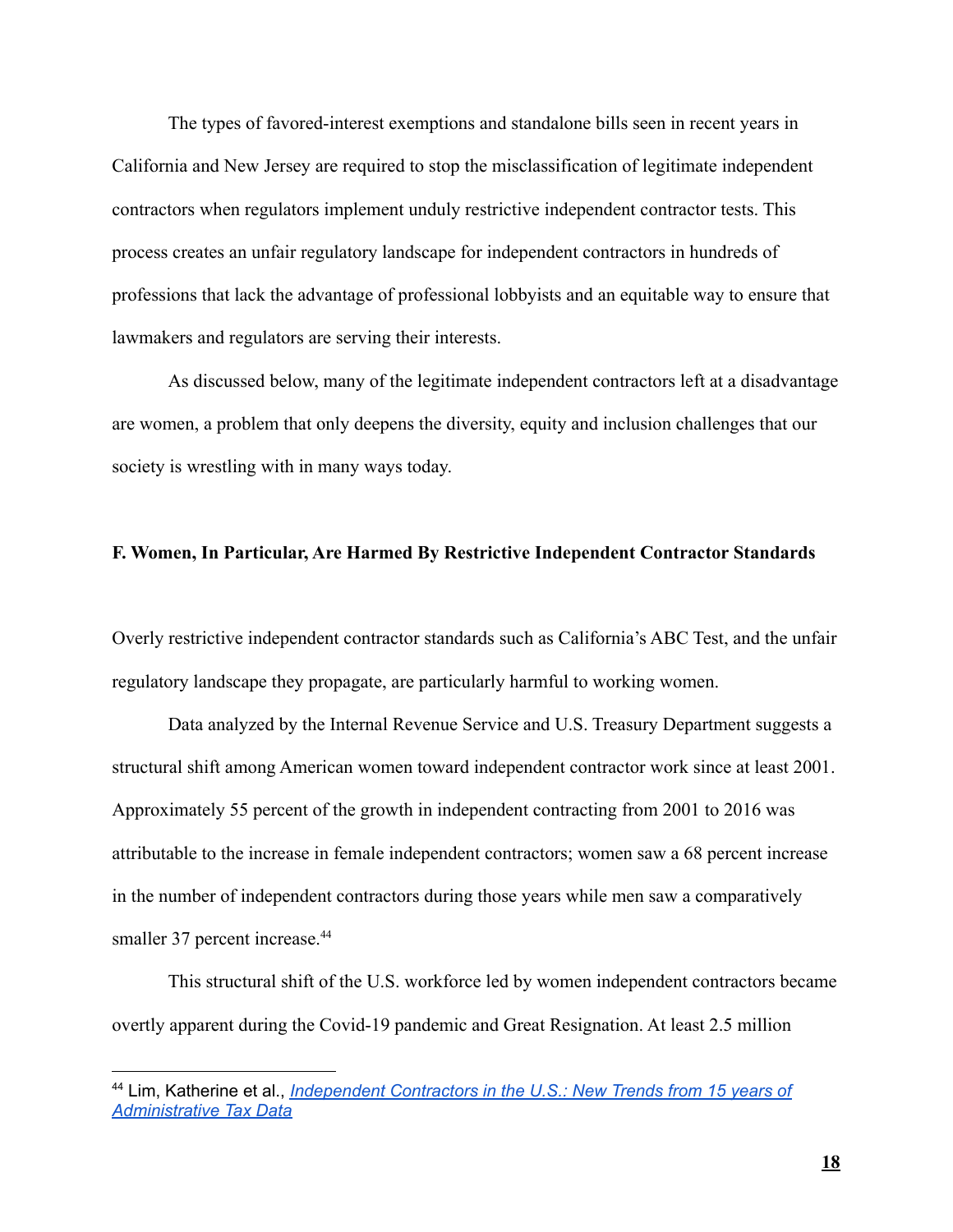women left the workforce during that time—so many that Vice President Kamala Harris called the situation "a national emergency" in *The New York Times*. <sup>45</sup> By 2021, it was clear where at least some of those women went: 55 percent of people new to independent contracting in 2021 were women<sup>46</sup>

Why? Because women in traditional jobs during the Covid-19 pandemic struggled to perform employer-designated work along with increasingly challenging tasks at home, such as child care and remote schooling. Women needed more flexibility and control over their schedules and lives.

Flexibility and control are among the key benefits of independent contractor work, often without any loss of income. Some 73 percent of self-employed women say they have a better work-life balance; 68 percent earn the same as or more than in a traditional job; 59 percent say they have less stress; and 57 percent say they're healthier.<sup>47</sup>

This is especially true among older women, who report feeling like "a ghost" because traditional employers don't want to hire them after a certain age, and because the recent trend of some lawmakers embracing anti-independent contractor legislation and regulations is now putting unnecessary pressure on their ability to remain self-employed. "I was looking for W2 work—I wanted the steady paycheck," Lila Stromer told *Entrepreneur* in 2021, after losing her job at age 52 to a younger employee. "I wanted all the things like benefits that go with a W2 job. But the more I did independent work, the more I realized that I was so much happier. I actually like being my own boss."<sup>48</sup>

<sup>45</sup> Harris, Kamala, The New York Times, *2.5 Million [Women](https://www.nytimes.com/2021/02/18/us/politics/women-pandemic-harris.html) Left the Work Force During the Pandemic. Harris Sees a 'National [Emergency.'](https://www.nytimes.com/2021/02/18/us/politics/women-pandemic-harris.html)*

<sup>46</sup> MBO Partners, *11th Annual State of [Independence](https://www.mbopartners.com/state-of-independence/)*

<sup>47</sup> Freshbooks Cloud Accounting, *Women in the [Independent](https://www.freshbooks.com/press/data-research/women-in-the-workforce-2019) Workforce – 2nd Annual Report, [2019](https://www.freshbooks.com/press/data-research/women-in-the-workforce-2019)*

<sup>48</sup> Kavin, Kim, Entrepreneur, *Older [Women](https://www.entrepreneur.com/article/375537) Say PRO Act Unfairly Targets Them*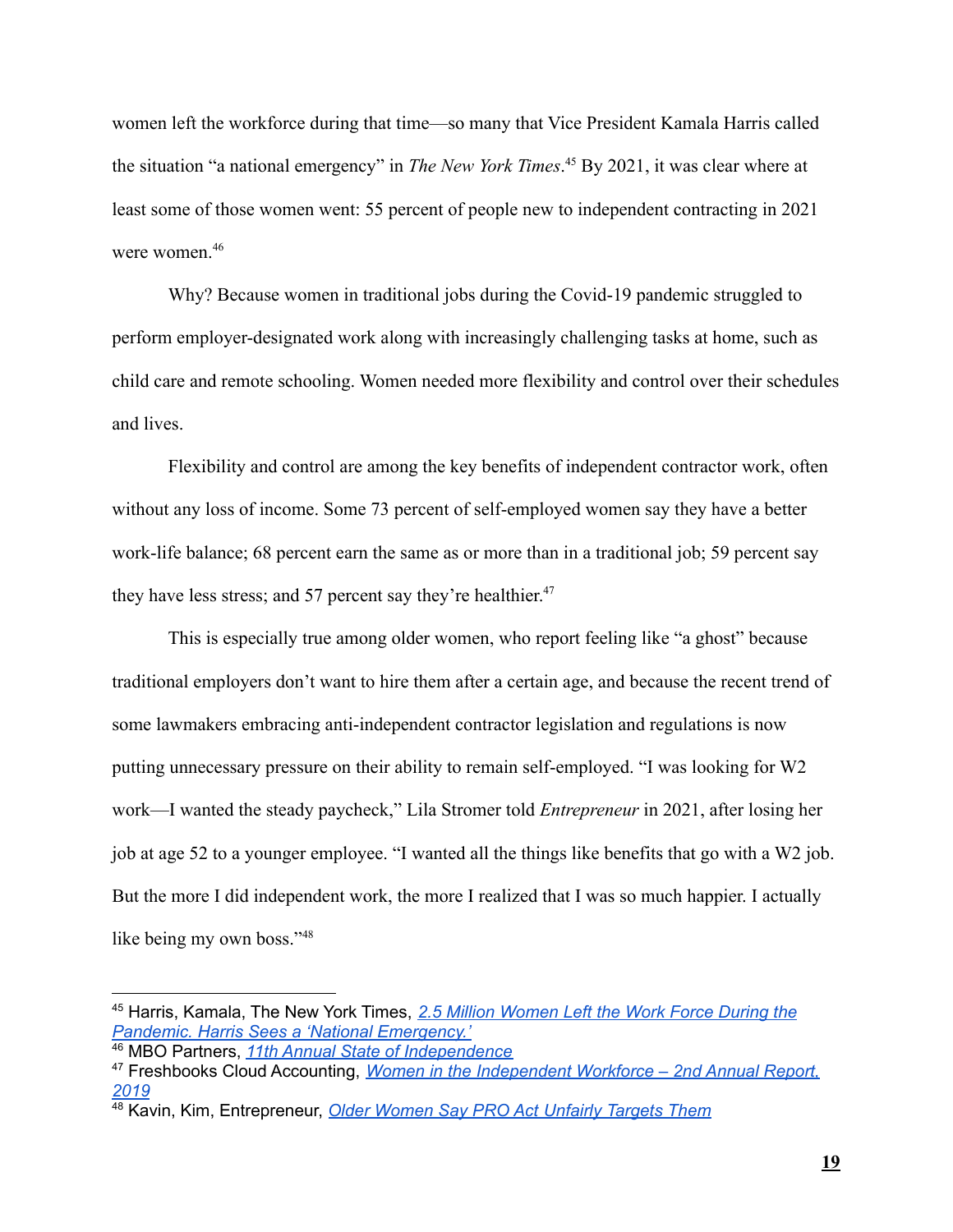#### **CONCLUSION**

For the reasons set forth above, the Board should adhere to the independent contractor standard in *SuperShuttle DFW, Inc.*, 367 NLRB No. 75 (2019). Alternatively, if the board replaces the standard, it should do so with a standard that affords even *more protection* to the choice of independent contractor work. Misclassification problems, to the extent that they exist, can be addressed under the current standard.

We sincerely appreciate the opportunity, through this brief, to make clear the wishes of the vast majority of America's 59 million independent contractors. The Board should respect the will of these people who have purposefully, consciously and voluntarily rejected the traditional employer-employee relationship.